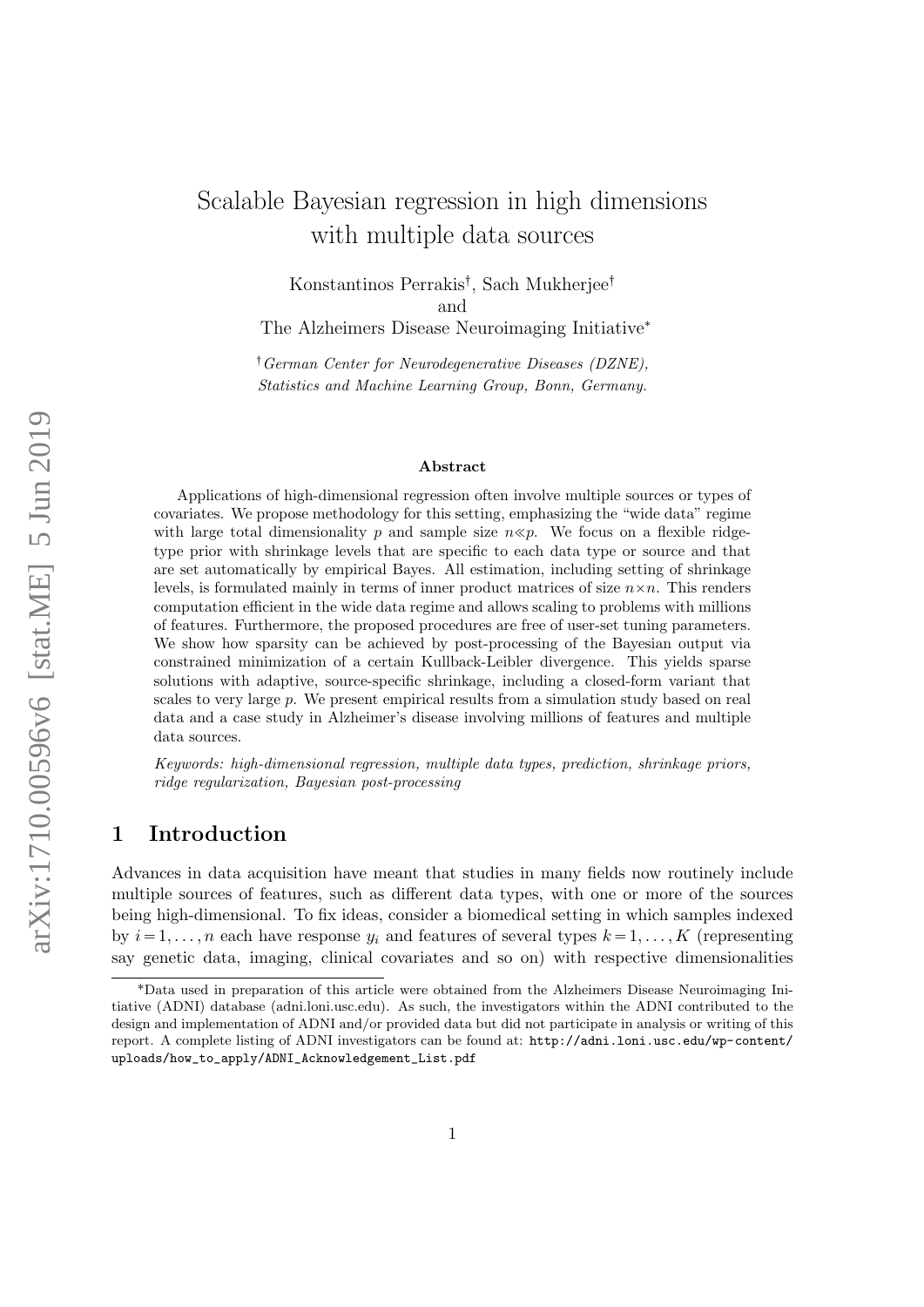$p_1, \ldots, p_K$ . We refer to the different types of feature as sources. The  $p_k$ 's are the source $p_1, \ldots, p_K$ . We reter to the different<br>specific dimensionalities and  $p = \sum_{k=1}^{K}$  $\sum_{k=1}^{K} p_k$  is the total dimensionality. We consider a specific example of this kind below, in the context of Alzheimer's disease.

Constructing regression models using such data is challenging, because the relevance of the sources may be quite unequal (and unknown in advance) and the total dimension  $p$  may be large. This motivates a need for methodology that can cope with multiple sources and that scales to high dimensions.

Methods for high-dimensional regression are now well established and include regularized least-squares approaches such as the lasso and extensions [\(Tibshirani,](#page-22-0) [1996;](#page-22-0) [Tibshirani et al.,](#page-22-1) [2005;](#page-22-1) [Yuan and Lin,](#page-22-2) [2006\)](#page-22-2), elastic net [Zou and Hastie](#page-23-0) [\(2005\)](#page-23-0), SCAD [\(Fan and Li,](#page-21-0) [2001\)](#page-21-0), and Bayesian analogues (see [Kyung et al.,](#page-22-3) [2010,](#page-22-3) for a review). A range of Bayesian approaches have been proposed, notably those based on shrinkage priors, often coupled with variable selection, see for instance [Yuan and Lin](#page-22-4) [\(2005\)](#page-22-4); [Park and Casella](#page-22-5) [\(2008\)](#page-22-5); [Hans](#page-21-1) [\(2010\)](#page-21-1); [Griffin](#page-21-2) [and Brown](#page-21-2) [\(2010\)](#page-21-2); [Carvalho et al.](#page-21-3) [\(2010\)](#page-21-3), and [Armagan et al.](#page-21-4) [\(2013\)](#page-21-4), among others. However, in the very large p case many available methods become computationally cumbersome or intractable and effective source-specific shrinkage remains hard to achieve.

In this paper we put forward an approach to regression in the multiple-source, highdimensional setting. Specifically:

- We consider a generalized ridge-type prior with shrinkage that adjusts to individual data sources, with the corresponding shrinkage levels estimated from the data.
- We show that estimation (including setting of tuning parameters) can be formulated in a way that renders computation efficient for "wide" data, even for very large  $p$  and over multiple sources.
- We introduce sparsifications that achieve competitive prediction performance and that provide a fast yet multivariate technique for discarding non-influential features.

Thus, we consider the case of data from multiple sources with source-specific dimensionalities  $p_k$  that could differ by many orders of magnitude, with total p large and a priori unknown source-specific importance. The main strength of our methods is their ability to use sourcespecific shrinkage to automatically adapt to signals spread across multiple sources.

There has been much interesting work on group selection approaches in regression (reviewed in [Huang et al.,](#page-22-6) [2012\)](#page-22-6). The group lasso [\(Yuan and Lin,](#page-22-2) [2006\)](#page-22-2) allows specification of covariate subsets that can then be selected as groups; however, applying the group lasso in the current setting (by identifying groups with sources) would not be useful because sources would then simply be either included or excluded (without within-source regularization). The sparse group lasso [\(Simon et al.,](#page-22-7) [2013\)](#page-22-7) permits additional regularization via within-group sparsity but its use here would require a nontrivial extension to source-specific penalties whose tuning would be difficult if not intractable in the very high-dimensional, multiple source setting. [Dondelinger et al.](#page-21-5) [\(2018\)](#page-21-5) consider the case of penalized regression over multiple subgroups of samples; this is quite different from the present setting of sources of covariates (i.e., we focus on the columns, not the rows), also the authors do not tackle the very high-dimensional case.

Ridge-type estimators are among the oldest and best studied regularized regression tools, whether from a penalized likelihood or Bayesian viewpoint. Our results build on these classical tools, developing a variant of the ridge prior to deal with multiple-source, high-dimensional problems. The subsequent sparsification step that we consider is an example of an emerging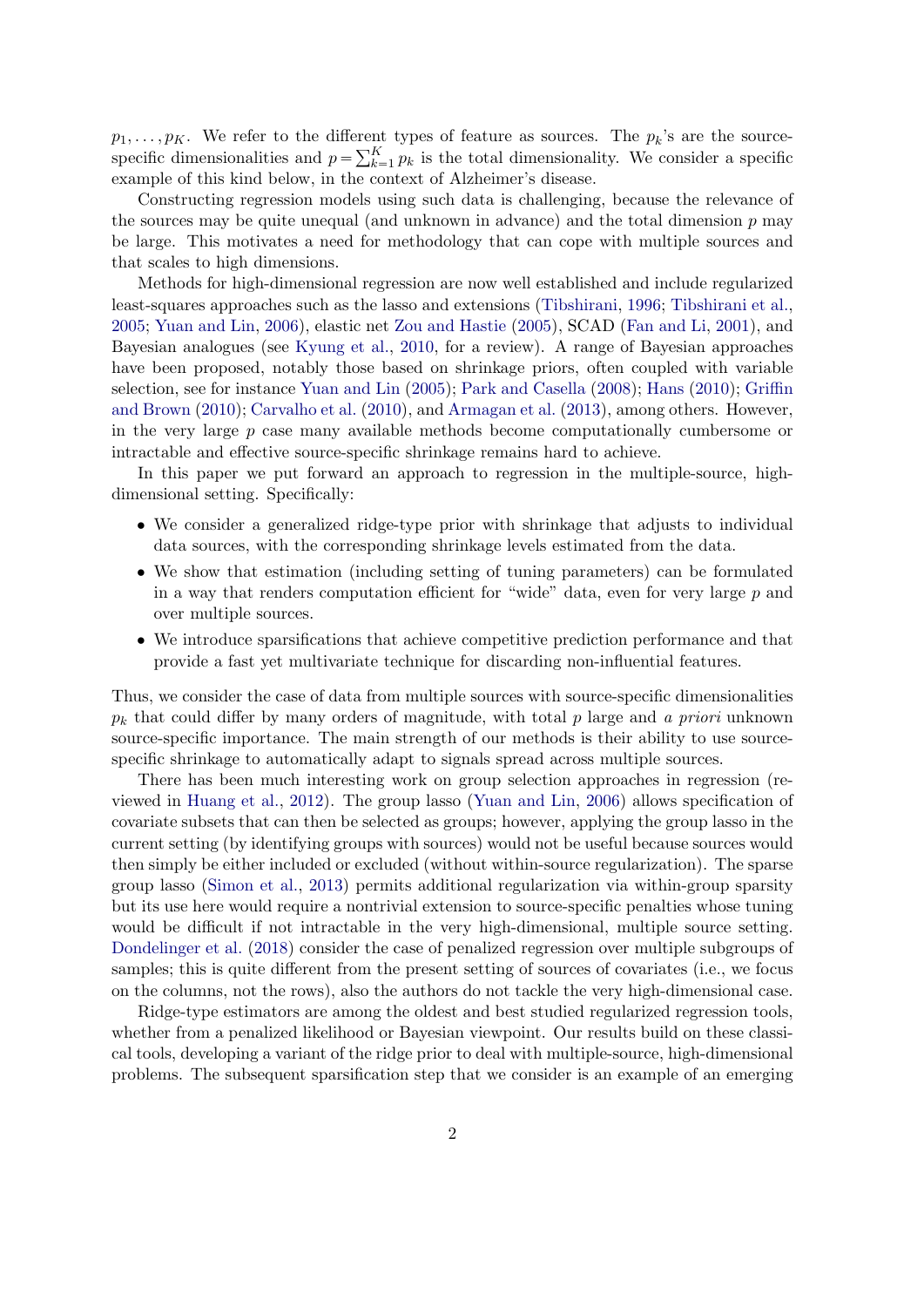class of posterior post-processing methods and yields a solution which is similar to the penalized credible region (pCR, [Bondell and Reich,](#page-21-6) [2012\)](#page-21-6) and the decoupled shrinkage selection (DSS, [Hahn and Carvalho,](#page-21-7) [2015\)](#page-21-7) solutions. In contrast to pCR and DSS we develop our approach via a certain Kullback-Leibler divergence. Interestingly, we can recover the pCR solution as a special case. Our approach can take advantage of the information from the initial ridge step and thus allows parameter-specific as well as source-specific penalization. In addition, we propose a relaxed variant which leads to a closed-form solution that is immediately applicable to problems involving millions of predictors. The primary motivation for this work is the need for efficient and interpretable predictive models in high-dimensional biomedical applications. We emphasize that the sparse extensions proposed are mainly aimed at achieving parsimonious prediction rather than variable selection per se. However, we also discuss some preliminary empirical results on variable selection using the class of methods proposed here.

As a topical example of a multiple-source, high-dimensional problem, we consider a case study in Alzheimer's disease (AD). AD is a neurodegenerative condition in which prediction of future disease course is a central research topic. AD is multifactorial in the sense of being mediated via multiple underlying biological processes and several current and emerging large-scale studies span multiple data types. These include the Alzheimer's Disease Neuroimaging Initiative (ADNI) [\(Mueller et al.,](#page-22-8) [2005\)](#page-22-8), the Rhineland study ([http:](http://www.rheinland-studie.de) [//www.rheinland-studie.de](http://www.rheinland-studie.de)), and the UK Biobank (<http://www.ukbiobank.ac.uk>) (this is a broader study including neurodegeneration-related data). The data we consider are from ADNI which is a large-scale longitudinal study involving multiple data modalities; we focus specifically on the prediction of future cognitive scores, as described in detail below.

The remainder of this paper is organized as follows. In Section [2](#page-2-0) we introduce the scalable Bayesian regression (SBR) approach, describing model formulation, prior specification, and tuning of shrinkage levels. Section [3](#page-6-0) deals with the sparse extension of the methodology, sparse SBR (SSBR), including a general solution and a relaxed variant for the very large p case. The relationship between SSBR and pCR is discussed. We further introduce an adaptive approach to regulate induced sparsity. Results and comparisons with standard penalized likelihood approaches from a simulation study are presented in Section [4,](#page-10-0) while the AD case study appears in Section [5.](#page-17-0) The paper concludes with a discussion in Section [6.](#page-19-0)

## <span id="page-2-0"></span>2 Scalable Bayesian regression

#### 2.1 Model

Let y be a  $n \times 1$  vector of responses and  $\mathbf{X}_1, \ldots, \mathbf{X}_K$  denote covariate or feature matrices from K data sources. Each  $\mathbf{X}_k$  is of size  $n \times p_k$  so that the total number of potential predictors is  $\begin{array}{l} K \, \, \mathrm{data} \ p = \sum_{k=1}^{K} \end{array}$  $_{k=1}^{K} p_k$ . We consider the normal linear model

$$
\mathbf{y} = \mathbf{X}_1 \boldsymbol{\beta}_1 + \mathbf{X}_2 \boldsymbol{\beta}_2 + \cdots + \mathbf{X}_K \boldsymbol{\beta}_K + \boldsymbol{\varepsilon}, \quad \boldsymbol{\varepsilon} \sim \mathrm{N}_n(\mathbf{0}, \mathbf{I}_n \sigma^2),
$$

where each  $\beta_k$  is a  $p_k$ -vector of regression coefficients,  $N_n(\mu, \Sigma)$  denotes an *n*-dimensional multivariate normal density with mean  $\mu$  and covariance  $\Sigma$ , and  $I_n$  is the  $n \times n$  identity matrix. Without loss of generality we assume throughout that all data are standardized. Let  $\mathbf{X} = [\mathbf{X}_1 \cdots \mathbf{X}_K]$  and  $\boldsymbol{\beta} = (\boldsymbol{\beta}_1^T, \cdots, \boldsymbol{\beta}_K^T)^T$  denote the respective global  $n \times p$  predictor matrix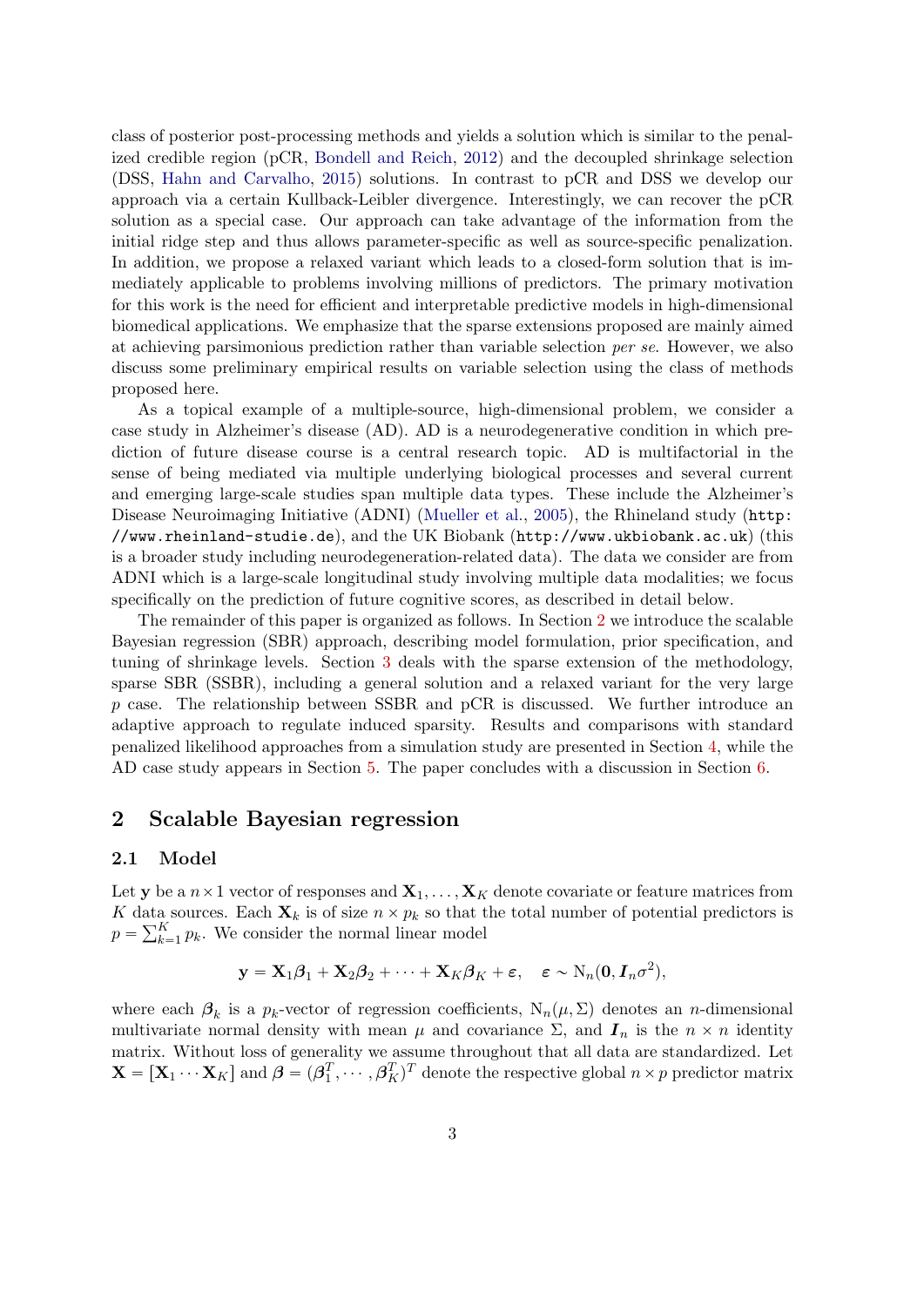and p-vector of regression coefficients (here, "global" means with all sources taken together). Then, with prior  $\pi$  the full model under consideration is

$$
\mathbf{y} \sim N_n(\mathbf{X}\boldsymbol{\beta}, \mathbf{I}_n \sigma^2)
$$
, with  $\boldsymbol{\beta} | \sigma^2 \sim \pi(\boldsymbol{\beta} | \sigma^2)$  and  $\pi(\sigma^2) \propto 1/\sigma^2$ .

The improper prior for  $\sigma^2$  (Jeffreys' prior) is a common option for linear regression models. The crucial aspect of prior formulation for the multiple-source, high-dimensional setting under consideration is the construction of  $\pi(\beta|\sigma^2)$ , as we discuss in detail below.

#### 2.2 The prior on  $\beta$

The SBR approach is based on a natural generalization of the standard ridge prior. Specifically, the prior on  $\beta$  is

<span id="page-3-0"></span>
$$
\beta \mid \lambda, \sigma^2 \sim N_p(\mathbf{0}, \mathbf{\Lambda}^{-1} \sigma^2), \tag{1}
$$

where  $\boldsymbol{\lambda} = (\lambda_1, \dots, \lambda_K)^T$ ,  $\boldsymbol{\Lambda} = \text{diag}(\boldsymbol{\Lambda}_1, \dots, \boldsymbol{\Lambda}_K)$ , and  $\boldsymbol{\Lambda}_k = \lambda_k \boldsymbol{I}_{p_k}$  with  $\lambda_k > 0$ , for  $k =$ 1,..., K. Here each  $\lambda_k$  is a source-specific shrinkage level on the corresponding  $\beta_k$ . The special case  $K=1$  recovers the standard ridge prior with just one shrinkage level (and indeed the solutions presented below could be used to give a scalable implementation of classical ridge with a single  $\lambda$ ). However, when dealing with multiple data sources the various data sources may differ in importance. This motivates a need for source-specific penalties that can adjust to account for such differences and additionally provide potentially useful information about the relevance of specific data sources.

At this point it is useful to define the quantity

$$
\mathbf{G}_{\lambda} \stackrel{\text{def}}{=} \sum_{k=1}^{K} \lambda_k^{-1} \mathbf{X}_k \mathbf{X}_k^T.
$$
 (2)

All formulas presented in the remainder of this Section are cast in terms of  $G_{\lambda}$ . Importantly, this means that the key computations under SBR can be formulated so as to require only a one-off computation of these individual inner product (Gram) matrices  $\mathbf{X}_k \mathbf{X}_k^T$  of size  $n \times n$ (these calculations can be easily implemented in parallel) followed mainly by operations on those matrices. As we show below, for wide data with large p, this gives a practical way to implement SBR.

#### 2.3 Inference

Under the conjugate prior in [\(1\)](#page-3-0) the posterior distribution of  $\beta$  is given by

$$
\beta \mid \mathbf{y}, \lambda, \sigma^2 \sim \mathrm{N}_p(\hat{\beta}, \Sigma_{\beta} \sigma^2), \tag{3}
$$

where  $\hat{\beta} = \Sigma_{\beta} X^T y$  and  $\Sigma_{\beta} = (X^T X + \Lambda)^{-1}$ . Calculating the posterior mode directly involves a  $p \times p$  matrix inversion. For  $p > n$  we instead use

<span id="page-3-1"></span>
$$
\hat{\beta} = \Lambda^{-1} \mathbf{X}^T \mathbf{w}_{\lambda},\tag{4}
$$

where  $w_{\lambda} =$ "  $(\bold{y} - (\boldsymbol{I}_n + \mathbf{G}_{\boldsymbol{\lambda}})^{-1} \mathbf{G}_{\boldsymbol{\lambda}} \bold{y})$ ‰ is an *n*-vector whose calculation involves only an  $n \times n$ matrix inversion. The derivation of  $(4)$  is provided in [A](#page-24-0)ppendix A of the supplementary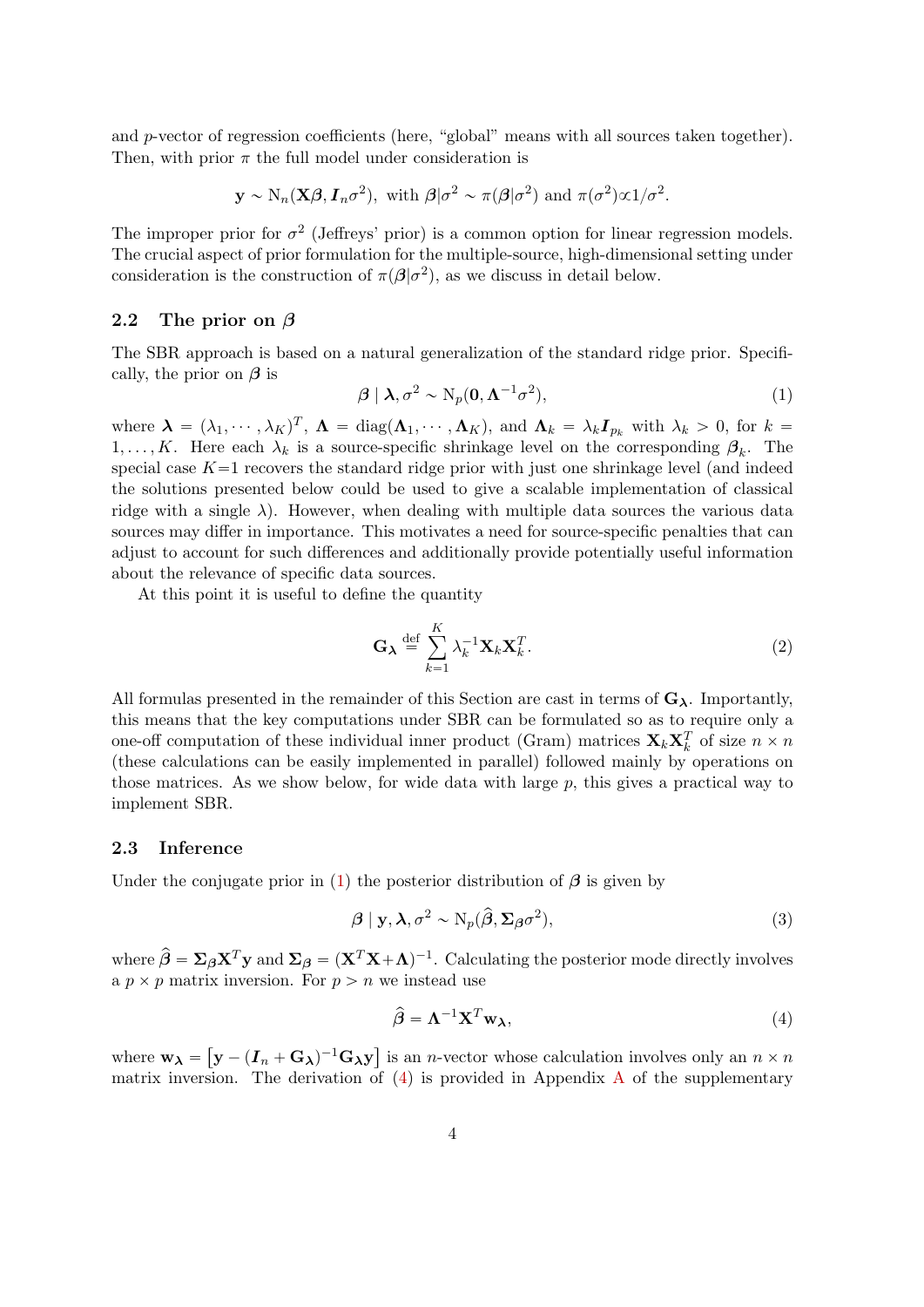material. For very large problems the computation of the posterior mode can be done in parallel; additionally, we draw attention to the useful expression

$$
\hat{\beta}_k = \lambda_k^{-1} \mathbf{X}_k^T \mathbf{w}_\lambda,\tag{5}
$$

for  $k = 1, \ldots, K$ . Having obtained the posterior mode, prediction from an available  $\mathbf{X}^{\text{pred}}$ of dimensionality  $m \times p$  is straightforward via  $\mathbf{y}^{\text{pred}} = \mathbf{X}^{\text{pred}} \hat{\boldsymbol{\beta}}$ . When interest lies solely in prediction the corresponding calculation can be simplified to

$$
\mathbf{y}^{\text{pred}} = \mathbf{X}^{\text{pred}} \boldsymbol{\Lambda}^{-1} \mathbf{X}^T \mathbf{w}_{\boldsymbol{\lambda}} = \left[ \sum_{k=1}^K \lambda_k^{-1} \mathbf{X}_k^{\text{pred}} \mathbf{X}_k^T \right] \mathbf{w}_{\boldsymbol{\lambda}}.
$$
 (6)

Calculating the posterior covariance matrix can also be simplified through the formula

<span id="page-4-0"></span>
$$
\Sigma_{\beta} = \Lambda^{-1} \big[ I_p - \mathbf{X}^T (I_n + \mathbf{G}_{\lambda})^{-1} \mathbf{X} \Lambda^{-1} \big]. \tag{7}
$$

For details see Appendix [A.](#page-24-0)

In practice we are not interested in evaluating the entire covariance matrix (for very large  $p$  this might in fact be difficult due to memory limitations). However, the methodology considered in Section [3.3](#page-8-0) does require the diagonal elements of  $\Sigma_{\beta}$ . In this case the formula in [\(7\)](#page-4-0) facilitates computation as it allows for fast and parallel block matrix computations. Note that  $\Sigma_{\beta_k} = \lambda_k^{-1} \big[ I_{p_k} - \mathbf{X}_k^T (I_n + \mathbf{G}_{\boldsymbol{\lambda}})^{-1} \mathbf{X}_k \lambda_k^{-1} \big],$  so here the magnitude of each  $p_k$ , for  $k = 1, \ldots, K$ , can guide us in determining whether to use block computations or not. To clarify the use of parallel computations here, consider calculating the diagonal elements of a specific large  $\Sigma_{\beta_k}$  using B blocks. Consider  $\mathbf{X}_k = [\mathbf{X}_k^{(1)}]$  $\mathbf{x}_k^{(1)} \cdots \mathbf{X}_k^{(B)}$  $\binom{B}{k}$  where each  $\mathbf{X}_k^{(b)}$  $\kappa^{(0)}$  has  $p_k^{(b)} = [p_k/B]$  columns for  $b = 1, \dots, B - 1$ , while  $p_k^{(B)} = p_k - (B - 1)p_k^{(1)}$  $k^{(1)}$  for the last submatrix  $\mathbf{X}_k^{(B)}$ (B). Denote the variances by  $\sigma_{\beta_k}^2 = \text{diag}(\Sigma_{\beta_k})$  $\overline{a}$ . The calculation which is then performed in parallel is

<span id="page-4-3"></span>
$$
\sigma_{\beta_k}^{2(b)} = \text{diag}\Big(\lambda_k^{-1} \Big[ \boldsymbol{I}_{p_k^{(b)}} - \mathbf{X}_k^{(b)T} (\boldsymbol{I}_n + \mathbf{G}_{\boldsymbol{\lambda}})^{-1} \mathbf{X}_k^{(b)} \lambda_k^{-1} \Big] \Big), \tag{8}
$$

for  $b = 1, \dots, B$ , with the output being the  $p_k$ -dimensional vector of variances; namely,  $\boldsymbol{\sigma}_{\boldsymbol{\beta}_k}^2 = (\boldsymbol{\sigma}_{\boldsymbol{\beta}_k}^{2(1)})$  $\overset{2(1)}{{\beta_k}}, \cdots, \overset{2(B)}{{\sigma_{\beta_k}}^2}$  $\frac{2(B)}{\beta_k}$ )<sup>T</sup>.

Continuing, the posterior distribution of the error-variance parameter is an inverse-gamma distribution; specifically

<span id="page-4-1"></span>
$$
\sigma^2 \mid \mathbf{y} \sim \text{IG}(a, b), \text{ with shape } a = \frac{n}{2} \text{ and scale } b = \frac{\mathbf{y}^T (\mathbf{I}_n + \mathbf{G}_\lambda)^{-1} \mathbf{y}}{2}.
$$
 (9)

The numerator of the scale parameter in [\(9\)](#page-4-1), whose calculation is again simplified via  $G_{\lambda}$ , is important because it will appear throughout; for its derivation see [A](#page-24-0)ppendix  $A$  in supplementary material.

Below we will make use of the marginal likelihood  $m(\mathbf{v}|\lambda)$ . This is the likelihood obtained by integrating over the parameter space with respect to the joint prior distribution of  $\beta$  and  $\sigma^2$ . Under our conjugate prior specification we have

<span id="page-4-2"></span>
$$
m(\mathbf{y}|\boldsymbol{\lambda}) \propto \int p(\mathbf{y}|\boldsymbol{\beta}, \sigma^2) \,\pi(\boldsymbol{\beta}|\boldsymbol{\lambda}, \sigma^2) \frac{1}{\sigma^2} \,\mathrm{d}\boldsymbol{\beta} \,\mathrm{d}\sigma^2 \propto |\boldsymbol{I}_n + \mathbf{G}_{\boldsymbol{\lambda}}|^{-\frac{1}{2}} \big[\mathbf{y}^T (\boldsymbol{I}_n + \mathbf{G}_{\boldsymbol{\lambda}})^{-1} \mathbf{y}\big]^{-\frac{n}{2}}.
$$
 (10)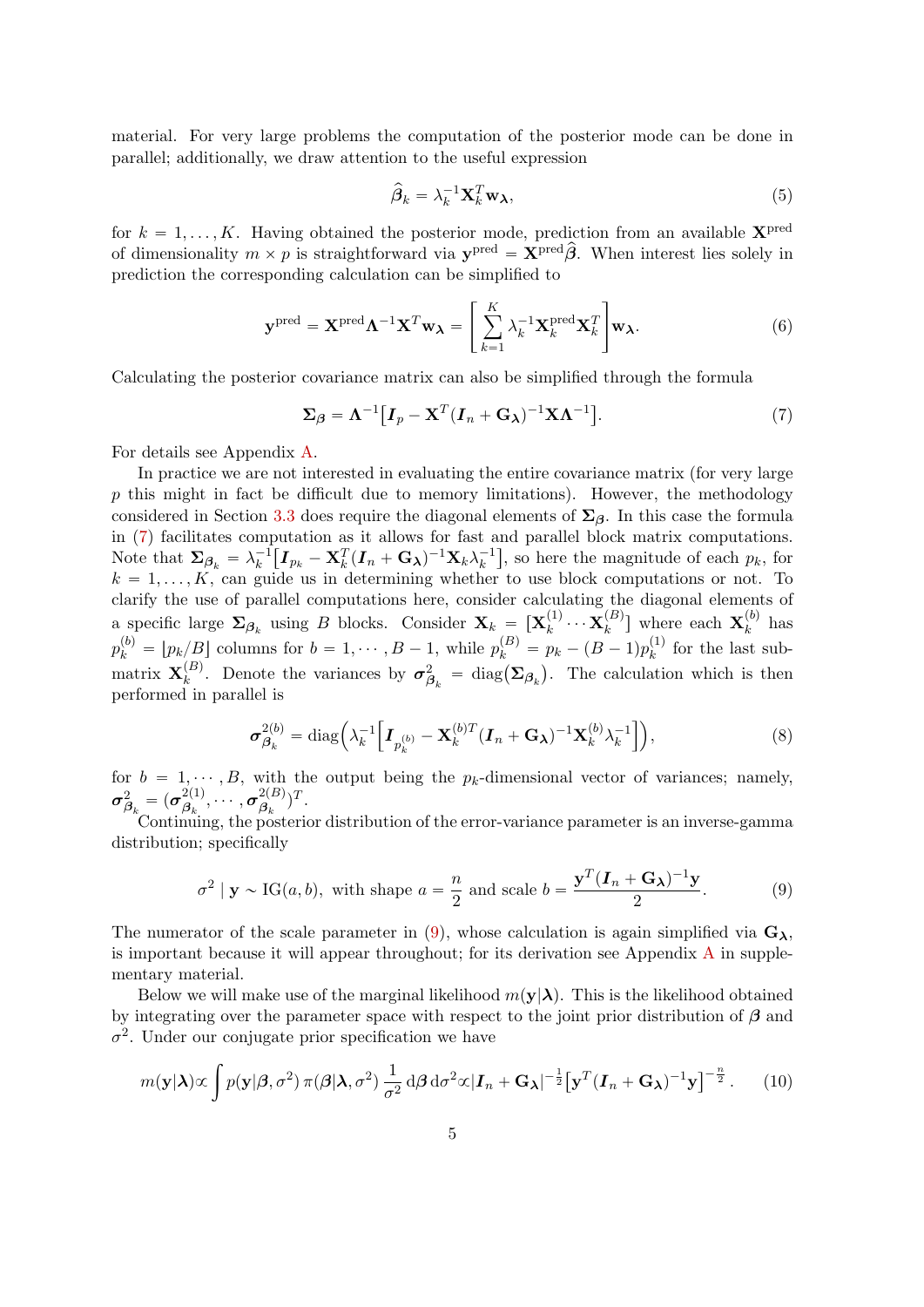#### <span id="page-5-3"></span>2.4 Automatic setting of shrinkage levels  $\lambda$

Specification of penalty parameters is often handled through cross-validation (CV) or generalized CV in a frequentist framework [\(Tibshirani,](#page-22-0) [1996\)](#page-22-0), while Bayesian methods typically rely on empirical Bayes (EB) point estimates or data-dependent hyper-priors; see e.g., [Yuan and](#page-22-4) [Lin](#page-22-4) [\(2005\)](#page-22-4); [Park and Casella](#page-22-5) [\(2008\)](#page-22-5); [Balakrishnan and Madigan](#page-21-8) [\(2010\)](#page-21-8); [Hans](#page-21-1) [\(2010\)](#page-21-1), and [Griffin and Brown](#page-21-2) [\(2010\)](#page-21-2). An alternative approach is considered by [Lykou and Ntzoufras](#page-22-9) [\(2013\)](#page-22-9) who tune the Bayesian lasso penalty based on Pearson correlations at the limit of significance determined by Bayes factors. Furthermore, fully Bayesian shrinkage methods include the horse shoe prior [\(Carvalho et al.,](#page-21-3) [2010\)](#page-21-3) and the double generalized Pareto [\(Armagan](#page-21-4) [et al.,](#page-21-4) [2013\)](#page-21-4).

In our case, the tuning parameter  $\lambda$  is vector valued and for the applications we consider we would like fast and efficient approaches by which to set it. To this end we propose three EB approaches for tuning  $\lambda$ . Here, by EB we refer generically to any procedure that uses the data to estimate hyper parameters. We consider three specific estimators based on (i) minimizing the leave-one-out CV error, (ii) maximizing the marginal likelihood, and (iii) locating the maximum-a-posteriori (MAP) value under a data-dependent prior. All three are free of user input and are computationally fast. We discuss each in turn.

Leave-one-out cross-validation (CV) estimator: The leave-one-out CV error in our case can be computed as

<span id="page-5-0"></span>
$$
\widehat{\boldsymbol{\lambda}}_{CV} = \underset{\boldsymbol{\lambda}}{\operatorname{argmin}} \mathbf{y}^T (\boldsymbol{I}_n + \mathbf{G}_{\boldsymbol{\lambda}})^{-1} \left[ \operatorname{diag}(\boldsymbol{I}_n + \mathbf{G}_{\boldsymbol{\lambda}})^{-1} \right]^{-2} (\boldsymbol{I}_n + \mathbf{G}_{\boldsymbol{\lambda}})^{-1} \mathbf{y}.
$$
 (11)

This is similar to the well-known case of ordinary least squares; for proof see supplement, Appendix [B.](#page-25-0)

Marginal likelihood (ML) estimator: A common EB approach is to use the marginal likelihood; in our case from Eq. [\(10\)](#page-4-2) the quantity to be maximized is

<span id="page-5-1"></span>
$$
\widehat{\lambda}_{\text{ML}} = \underset{\lambda}{\operatorname{argmax}} |\boldsymbol{I}_n + \mathbf{G}_{\lambda}|^{-\frac{1}{2}} \big[ \mathbf{y}^T (\boldsymbol{I}_n + \mathbf{G}_{\lambda})^{-1} \mathbf{y} \big]^{-\frac{n}{2}}.
$$
 (12)

Maximum-a-posteriori (MAP) estimator: We consider a product-exponential datadependent prior for  $\lambda$  with prior mode at zero, prior mean equal to  $\lambda_{\rm CV}$  as given in [\(11\)](#page-5-0), and dependent prior for  $\lambda$  with prior mode at zero, prior mean equal to  $\lambda_{CV}$  as given in (11), and<br>prior variance  $\hat{\lambda}_{CV}^2$  i.e.,  $\pi(\lambda) = \prod_{k=1}^K Exp(\hat{\lambda}_{kCV}^{-1})$ . The rationale is that a smaller individual estimated penalty  $\hat{\lambda}_{kCV}$  corresponds to a stronger belief that the corresponding  $\mathbf{X}_k$  matrix contains useful signal and therefore to a smaller prior variance (especially when  $\hat{\lambda}_{kCV} < 1$ ). On the other hand as  $\hat{\lambda}_{kCV}$  increases we let the quadratic prior variance account for the chance that there is actually some useful signal in  $\mathbf{X}_k$  which passes undetected by the leave-one-out CV approach. The resulting posterior mode estimate is

<span id="page-5-2"></span>
$$
\widehat{\boldsymbol{\lambda}}_{\text{PM}} = \underset{\boldsymbol{\lambda}}{\text{argmax}} |\boldsymbol{I}_n + \mathbf{G}_{\boldsymbol{\lambda}}|^{-\frac{1}{2}} [\mathbf{y}^T (\boldsymbol{I}_n + \mathbf{G}_{\boldsymbol{\lambda}})^{-1} \mathbf{y}]^{-\frac{n}{2}} \exp \left( - \sum_{k=1}^K \frac{\lambda_k}{\widehat{\lambda}_k} \right). \tag{13}
$$

The optimization problems in Eqs.  $(11)$ ,  $(12)$ , and  $(13)$  are typically well behaved, with the shape of the optimization landscape depending on relative signal strength. For noninformative sources, it is relevant to note that the magnitude of  $\lambda_k$  does not affect the ridge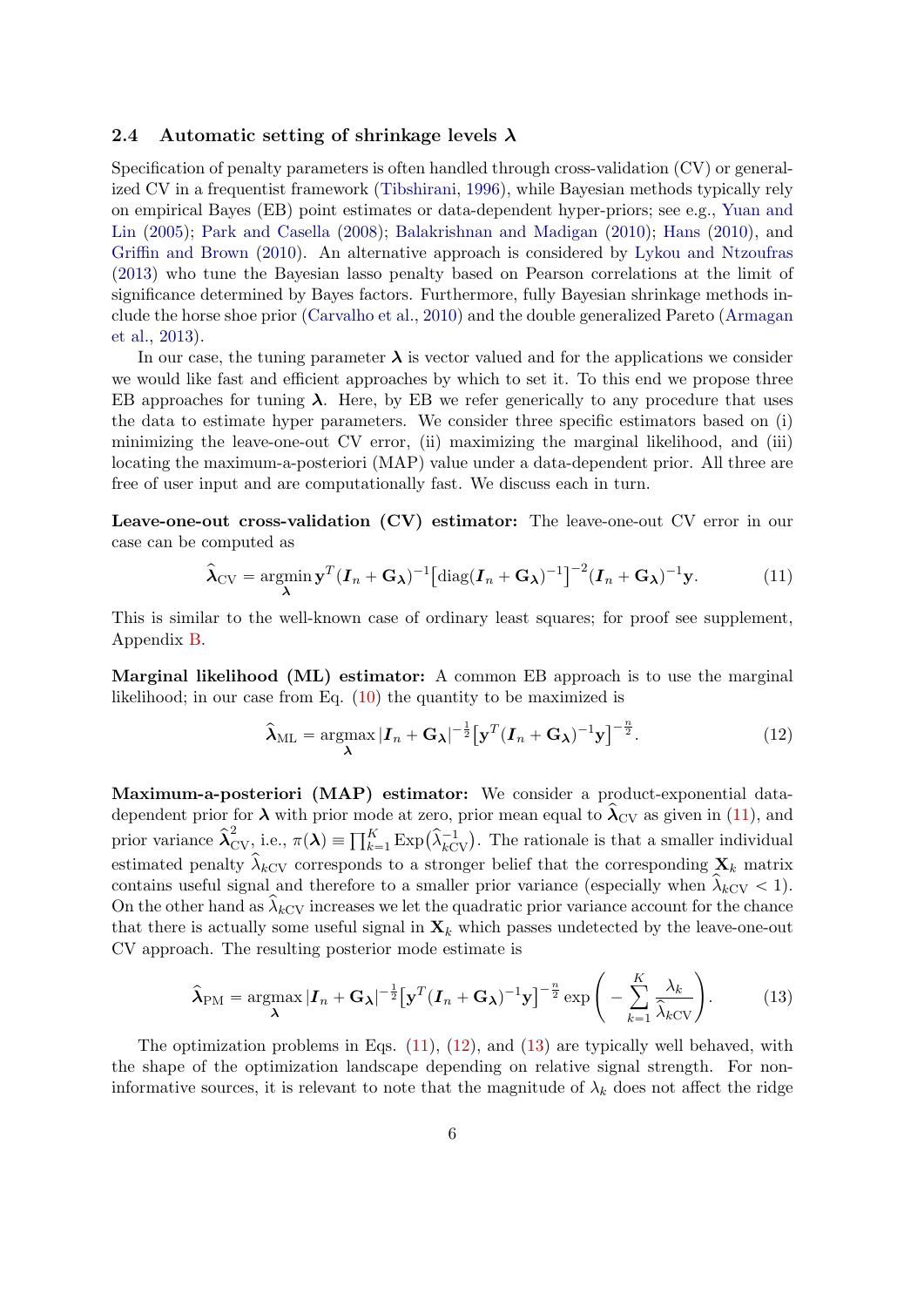solution after certain large values (as all coefficients are shrunk to zero); hence, it is reasonable to simply define a large upper bound for the optimization. A key point is that the number of available data sources K will typically not be large, hence the vector  $\lambda$  is low dimensional, allowing the optimizations to be efficiently solved via standard routines.

## <span id="page-6-0"></span>3 Sparse SBR

The SBR posterior mode in [\(4\)](#page-3-1) is non-sparse ("dense") in the sense that the regression coefficients will not be set to exactly zero. In this Section we propose a methodology for "sparsifying" SBR. The idea is to find a sparse approximation to the full (dense) Bayesian solution that is closest to it in a Kullback-Leibler (KL) sense. To do so, we minimize the KL divergence with respect to the posterior distribution of the regression vector, but subject to a lasso-type  $\ell_1$  constraint to ensure sparsity. We show first a general solution that is suitable for small to moderate  $p$  and then go on to consider a relaxed solution that is applicable to the large p case. The solutions presented below bear a resemblance to other Bayesian postprocessing approaches [\(Bondell and Reich,](#page-21-6) [2012;](#page-21-6) [Hahn and Carvalho,](#page-21-7) [2015\)](#page-21-7) and to frequentist methods in the context of wavelet regression [\(Antoniadis and Fan,](#page-21-9) [2001\)](#page-21-9) and ridge logistic regression for text categorization [\(Aseervatham et al.,](#page-21-10) [2011\)](#page-21-10). However, these are rooted in different arguments and not equivalent to the KL-based approach below. The particular connection with the pCR solution of [Bondell and Reich](#page-21-6) [\(2012\)](#page-21-6) is discussed in Section [3.2.](#page-7-0)

### 3.1 Sparsification using the KL divergence

Let  $f(\beta) \equiv N_p(\hat{\beta}, \Sigma_{\beta} \sigma^2)$  denote the true posterior over  $\beta$ , conditional on  $\sigma^2$ , with mode and covariance as in Eqs. [\(4\)](#page-3-1) and [\(7\)](#page-4-0), respectively, and let  $q(\boldsymbol{\beta}) \equiv N_p(\boldsymbol{\gamma}, \boldsymbol{\Sigma}_{\boldsymbol{\beta}} \sigma^2)$  denote an approximate conditional posterior where  $\gamma$  is the approximate mode (this will provide a sparsification of  $\beta$ ). The idea is to minimize the KL divergence from q to f under an  $\ell_1$ penalty on vector  $\gamma$  to induce sparsity. It is easy to show that the KL divergence from  $q(\beta)$ to  $f(\boldsymbol{\beta})$  is

<span id="page-6-1"></span>
$$
D_{\text{KL}}(f||q) = \frac{1}{2\sigma^2}(\hat{\beta} - \gamma)^T \Sigma_{\beta}^{-1}(\hat{\beta} - \gamma).
$$
 (14)

Note that  $D_{KL}$  in [\(14\)](#page-6-1) is a true distance metric (satisfying non-negativity, symmetry and the triangle inequality). Note also that the presence of the nuisance parameter  $\sigma^2$  cannot be ignored when the minimization also involves a  $\ell_1$  penalty on  $\gamma$ . In principle, one could work with the marginal posterior distribution of  $\beta$  (a multivariate t distribution) in order to avoid consideration of  $\sigma^2$ . However, in this case working with the KL divergence is not straightforward. Another option would be to use a plug-in posterior point estimate in [\(14\)](#page-6-1) such as the mode or mean of  $\sigma^2$ . Instead, here we pursue a tuning-free approach in which  $\sigma^2$ is integrated out; specifically, we work with

<span id="page-6-2"></span>
$$
\mathbb{E}_{\sigma^2|\mathbf{y}}\left[D_{\mathrm{KL}}(f||q)\right] = \int D_{\mathrm{KL}}(f||q)p(\sigma^2|\mathbf{y}) d\sigma^2 = \frac{c_{n,\lambda}}{2}(\hat{\boldsymbol{\beta}} - \boldsymbol{\gamma})^T \boldsymbol{\Sigma}_{\boldsymbol{\beta}}^{-1}(\hat{\boldsymbol{\beta}} - \boldsymbol{\gamma}),\tag{15}
$$

with the posterior of  $\sigma^2$  given in [\(9\)](#page-4-1) and  $c_{n,\lambda} = n q_\lambda^{-1}$ , where  $q_\lambda = \mathbf{y}^T (\mathbf{I}_n + \mathbf{G}_\lambda)^{-1} \mathbf{y}$ . Using the posterior mean or mode of  $\sigma^2$  results in  $c_{n,\lambda} = (n-2)q_{\lambda}^{-1}$  and  $c_{n,\lambda} = (n+2)q_{\lambda}^{-1}$ , respectively.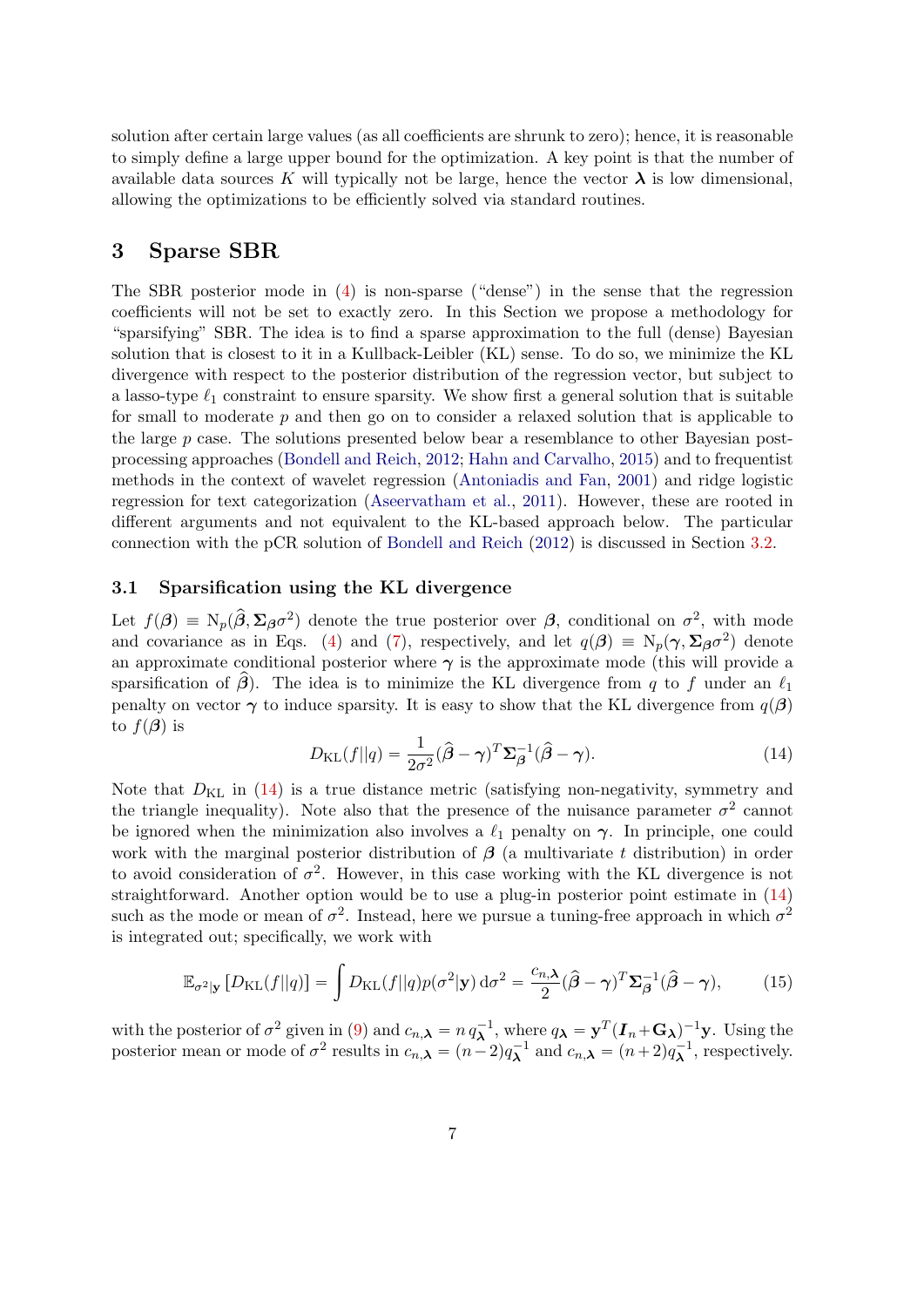Using  $(15)$ , the general solution including the  $\ell_1$  penalty is

<span id="page-7-1"></span>
$$
\hat{\gamma} = \underset{\gamma}{\text{argmin}} \frac{c_{n,\lambda}}{2} (\hat{\beta} - \gamma)^T \Sigma_{\beta}^{-1} (\hat{\beta} - \gamma) + \alpha ||\gamma||_1, \tag{16}
$$

where  $\alpha > 0$  controls the sparsity of  $\hat{\gamma}$ . Clearly, the SSBR solution implies a lasso-type model with the particularity of a saturated design where the analogue to sample size equals p. This means that SSBR can include at most p predictors (unlike classical lasso which for  $p > n$  can include at most n predictors). The minimization in  $(16)$  can be solved as a lasso problem by setting  $y^* = \sqrt{c_{n,\lambda}} \Sigma_{\beta}^{-1/2} \hat{\beta}$  as response variable and  $X^* = \sqrt{c_{n,\lambda}} \Sigma_{\beta}^{-1/2}$  $\overline{\beta}^{1/2}$  as design matrix, and utilizing the efficient implementation of glmnet. Note, however, that this involves first calculating and then performing computations with the inverse covariance matrix, which can be problematic even for moderately large p.

As an alternative, we present a mathematically equivalent representation of [\(16\)](#page-7-1) that is easier to work with. First, observe that the posterior covariance in [\(7\)](#page-4-0) can be written as  $\Sigma_{\beta} = \Lambda^{-1/2} (I_p - M^T M) \Lambda^{-1/2}$ , where  $M = (I_n + G_{\lambda})^{-1/2} X \Lambda^{-1/2}$ . Now, consider the singular value decomposition (SVD)  $\mathbf{M} = \mathbf{U} \mathbf{D} \mathbf{V}^T$ , where  $\mathbf{U} \in \mathbb{R}^{n \times n}$ ,  $\mathbf{D} \in \mathbb{R}^{n \times p}$  and  $\mathbf{V} = [\mathbf{V}_1 \ \mathbf{V}_2]$ with  $\mathbf{V}_1 \in \mathbb{R}^{p \times n}$  and  $\mathbf{V}_2 \in \mathbb{R}^{p \times (p-n)}$ . Note that computation of  $\mathbf{U}, \mathbf{D}, \mathbf{V}_1$  is  $\mathcal{O}(n^2p)$  and also that the last  $p - n$  columns of **D** contain only zeros. In addition, the decomposition of **M** can be greatly sped up by first computing the SVD of  $MM<sup>T</sup>$ . Some algebra (details provided in Appendix [C](#page-26-0) of supplementary material) reveals that the resulting equivalent SSBR solution requires as additional input only the n singular values of  $M$  and matrix  $V_1$ ; specifically, the solution is

$$
\widehat{\boldsymbol{\gamma}} = \underset{\boldsymbol{\gamma}}{\operatorname{argmin}} \frac{c_{n,\boldsymbol{\lambda}}}{2} \|\widetilde{\mathbf{D}}^{1/2} \mathbf{V}_1^T \mathbf{\Lambda}^{1/2} (\widehat{\boldsymbol{\beta}} - \boldsymbol{\gamma}) \|_2^2 + \frac{c_{n,\boldsymbol{\lambda}}}{2} \|\mathbf{\Lambda}^{1/2} (\widehat{\boldsymbol{\beta}} - \boldsymbol{\gamma}) \|_2^2 + \alpha \|\boldsymbol{\gamma}\|_1, \tag{17}
$$

where  $\tilde{\mathbf{D}}$  is  $n \times n$  diagonal with elements  $\tilde{d}_i = d_i^2/(1 - d_i^2)$  and  $d_i$  are the singular values. In practice [\(17\)](#page-7-2) can be solved as an augmented-lasso problem, using

<span id="page-7-2"></span>
$$
\mathbf{y}^* = \sqrt{c_{n,\lambda}} \begin{pmatrix} \tilde{\mathbf{D}}^{1/2} \mathbf{V}_1^T \mathbf{\Lambda}^{1/2} \hat{\boldsymbol{\beta}} \\ \mathbf{\Lambda}^{1/2} \hat{\boldsymbol{\beta}} \end{pmatrix} \quad \text{and} \quad \mathbf{X}^* = \sqrt{c_{n,\lambda}} \begin{bmatrix} \tilde{\mathbf{D}}^{1/2} \mathbf{V}_1^T \mathbf{\Lambda}^{1/2} \\ \mathbf{\Lambda}^{1/2} \end{bmatrix}
$$

which have respective dimensionality  $(n + p) \times 1$  and  $(n + p) \times p$ . The matrix multiplication involves mainly sparse matrices, as  $\ddot{\mathbf{D}}$  and  $\boldsymbol{\Lambda}$  are diagonal. An interesting side note is that such SVD decompositions can be generally used in  $p > n$  problems for covariances of the form  $(\mathbf{X}^T \mathbf{X} + \mathbf{Z})^{-1}$  for some diagonal matrix Z. Thus, using [\(17\)](#page-7-2) instead of [\(16\)](#page-7-1) is advocated when  $p$  is large. However, for applications with ultra-large  $p$  the approach presented in Section [3.3,](#page-8-0) which leads to a closed-form expression for  $\hat{\gamma}$ , is the only practical option.

#### <span id="page-7-0"></span>3.2 Relation to penalized credible regions

The pCR approach [\(Bondell and Reich,](#page-21-6) [2012\)](#page-21-6) seeks solutions of the form  $\hat{\beta} = \operatorname{argmin}_{\beta} \|\beta\|_0$ subject to  $\beta \in \mathcal{C}_{\alpha}$ , where  $\mathcal{C}_{\alpha}$  is the  $(1 - \alpha) \times 100\%$  credible set. Under a normal ridgeprior on  $\beta$  and a inverse-gamma prior on  $\sigma^2$  this translates to a feasible set of the form  $\{\boldsymbol{\beta} : (\boldsymbol{\beta} - \hat{\boldsymbol{\beta}})^T \boldsymbol{\Sigma}_{\boldsymbol{\beta}}^{-1} (\boldsymbol{\beta} - \hat{\boldsymbol{\beta}}) \leq C\}$  for some C corresponding to a specific credible region.

To tackle the obvious computational challenges of the above solution, the authors initially relax the  $\ell_0$  norm to a smooth homotopy between  $\ell_0$  and  $\ell_1$ , and subsequently apply a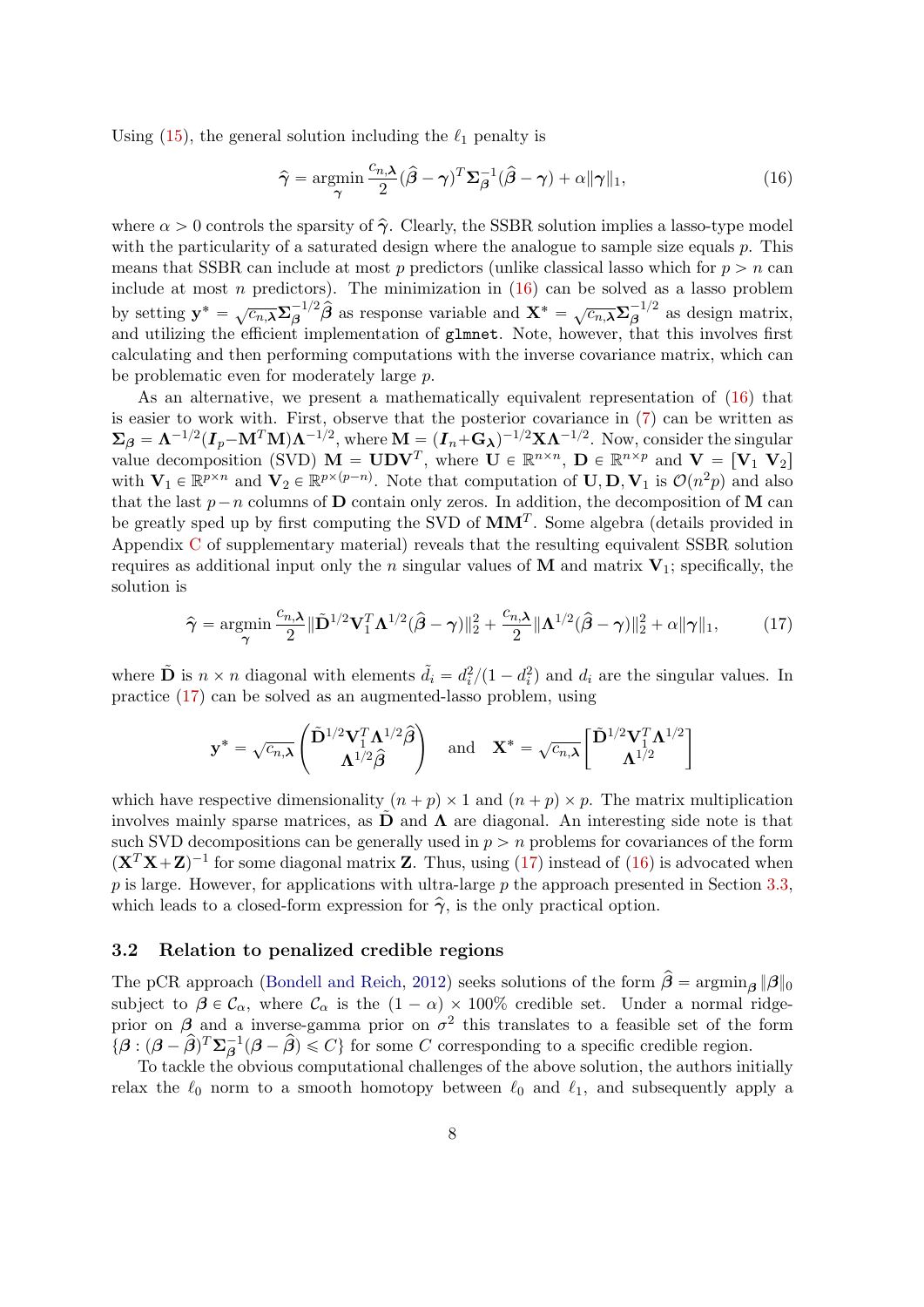local linear approximation which results in a convex  $\ell_1$  optimization problem. The resulting solution is very similar to our solution obtained through the KL approach; in fact by setting the penalty in [\(16\)](#page-7-1) as  $\alpha = \frac{c_{n,\lambda}}{2}$  $\frac{1}{2}$   $\|\hat{\beta}\|_1^{-2}\xi$  (now  $c_{n,\lambda}/2$  no longer affects the optimization and  $\xi$  is the new penalty) we recover exactly the pCR solution. As noted in [Bondell and Reich](#page-21-6) [\(2012\)](#page-21-6) there is a one-to-one correspondence between C and  $\xi$ ; however, it is highly non linear. Under this setting we have selection consistency (under mild regularity conditions) when  $p$  is fixed or as long as  $p/n \to 0$  for  $n \to \infty$ . The authors also demonstrate selection consistency (under stricter conditions) for rates  $log p = \mathcal{O}(n^c)$  for some  $c \in (0, 1)$  using univariate thresholding rules on simple ridge estimates.

In practice, the  $\xi$  that corresponds to the asymptotically consistent sparse set is not recoverable. Theoretically, the penalty should depend on sample size so that  $\xi_n \to 0$  faster than the posterior distribution concentrates around the "true" parameter value; however, under finite samples the selection of  $\xi$  crucially affects the sparsity of  $\beta$  [\(Hahn and Carvalho,](#page-21-7) [2015\)](#page-21-7). Therefore, tuning of  $\xi$  is handled through common grid search and inspection of regularization plots/prediction errors in [Bondell and Reich](#page-21-6) [\(2012\)](#page-21-6).

#### <span id="page-8-0"></span>3.3 A relaxed solution for the very large- $p$  case

Instead of the KL divergence to the posterior used above, consider the KL divergence between the quantities  $q^*(\beta) = \mathrm{N}_p(\gamma, \mathbf{V}_{\beta} \sigma^2)$  and  $f^*(\beta) = \mathrm{N}_p(\hat{\beta}, \mathbf{V}_{\beta} \sigma^2)$ , with  $\mathbf{V}_{\beta} = \mathrm{diag}(\mathbf{\Sigma}_{\beta})$ . This amounts to setting as target distribution the product of the marginal posterior densities. The use of independent posterior factorizations is common in various settings; for instance, in marginal likelihood estimation [\(Botev et al.,](#page-21-11) [2013;](#page-21-11) [Perrakis et al.,](#page-22-10) [2014\)](#page-22-10), in expectationpropagation algorithms [\(Minka,](#page-22-11) [2001\)](#page-22-11), and in variational Bayes [\(Bishop,](#page-21-12) [2006\)](#page-21-12).

Working with the diagonal matrix  $V_\beta$  leads to the following minimization

<span id="page-8-1"></span>
$$
\hat{\gamma} = \underset{\gamma}{\operatorname{argmin}} \frac{c_{n,\lambda}}{2} (\hat{\beta} - \gamma)^T \mathbf{V}_{\beta}^{-1} (\hat{\beta} - \gamma) + \alpha ||\gamma||_1
$$

$$
= \underset{\gamma}{\operatorname{argmin}} \sum_{j=1}^{p} \frac{c_{n,\lambda}}{2} (\hat{\beta}_j - \gamma_j)^2 v_j^{-1} + \alpha |\gamma_j|, \tag{18}
$$

where  $v_j$  is the j-th element, for  $j = 1, \ldots, p$ , of the main diagonal of  $V_\beta$ . Note that the main diagonal elements are feasible to calculate even for very large  $p$ ; this can be achieved by calculating Eq. [\(8\)](#page-4-3) in parallel. Moreover, the minimization in [\(18\)](#page-8-1) has a closed-form solution which is as follows #

<span id="page-8-2"></span>
$$
\widehat{\gamma}_j = \begin{cases} \widehat{\beta}_j - \text{sign}(\widehat{\beta}_j) \frac{q_\lambda}{n} v_j \alpha & , \text{ if } |\widehat{\beta}_j| > \frac{q_\lambda}{n} v_j \alpha \\ 0 & , \text{ otherwise.} \end{cases}
$$
(19)

The derivation of [\(19\)](#page-8-2) is provided as supplementary material (Appendix [D\)](#page-27-0).

Note that for fixed p and  $n \to \infty$  we obtain  $\hat{\gamma}_j = \hat{\beta}_j$  which makes sense from an asymptotic perspective. However, when  $\alpha$  is a constant not depending on n either directly or indirectly (e.g., through  $\beta_j$ ), a "non-sparsifying" effect may be triggered even for moderate sample size, which is in contrast to our initial intent. Setting of  $\alpha$  is discussed next.

#### 3.4 Tuning of  $\alpha$

Specification of  $\alpha$  can be handled via a grid search with the aim to find the  $\alpha$  that minimizes a specific criterion. This is expected to be relatively fast using the general solution for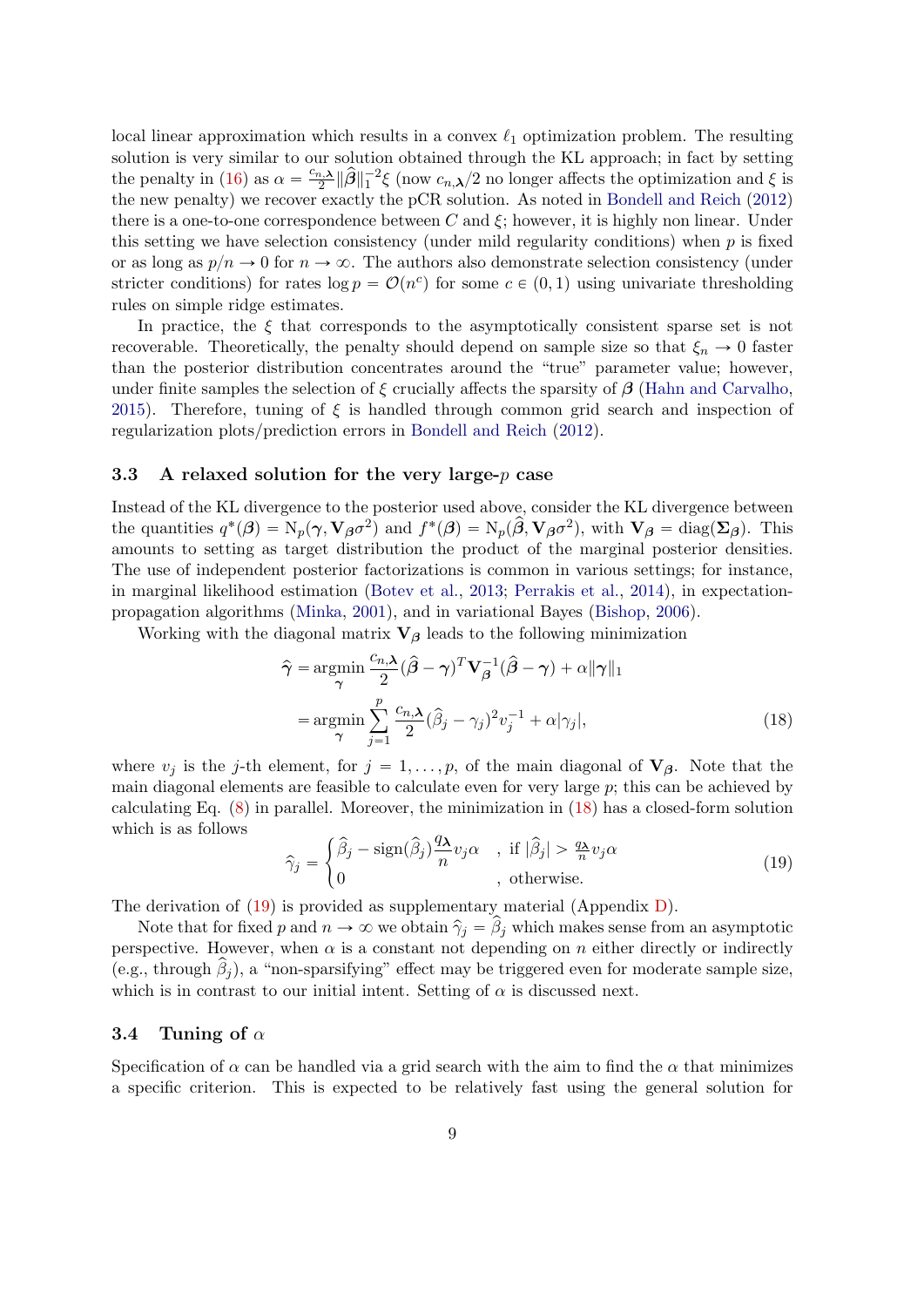small/moderate p, while under the relaxed solution, once the variances are calculated, the grid search requires only checking a true/false statement. This strategy will typically produce a full path of solutions which can also be used to produce regularization plots. We acknowledge this as a valid common strategy, however, we do not further pursue it here. Instead, we consider a faster, tuning-free, alternative which borrows information from the SBR solutions.

We consider parameter-specific and source-specific adaptive penalties for each  $\hat{\gamma}_{ik}$ , where  $j = 1, \ldots, p_k$  and  $k = 1, \ldots, K$ . Specifically, we consider penalties of the form

<span id="page-9-0"></span>
$$
\alpha_{jk} = \left(\frac{1}{|\hat{\beta}_{jk}|}\right)^{w_k},\tag{20}
$$

similar to the adaptive lasso approach [\(Zou,](#page-23-1) [2006\)](#page-23-1). The rationale in [\(20\)](#page-9-0) is that the larger the magnitude of  $\hat{\beta}_{jk}$ , the smaller the corresponding penalty. In addition, we restrict to  $w_j \in (0, 1)$  which leads to reasonable shrinkage when  $|\hat{\beta}_{jk}| > 1$  and avoids extreme shrinkage when  $|\hat{\beta}_{jk}| < 1$ . Here, we consider one specific possibility, namely to treat the  $w_k$ 's as powerweights, setting them equal to

<span id="page-9-1"></span>
$$
w_k = \frac{\widehat{\lambda}_k}{\sum_{j=1}^K \widehat{\lambda}_k}.\tag{21}
$$

The power weight quantifies the "importance" of a data source in relation to the others. Values close to zero and one indicate sources of "high" and "low" importance, respectively. Coefficients with an absolute value smaller than one (the common case) are penalized more in low-importance sources, while shrinkage on large coefficients (greater than one in absolute value) is relatively mild, and at most approximately equal to one (when  $w_k \to 0$ ). With this approach we take advantage of the available information from the previous SBR step, i.e., parameter-specific shrinkage through  $\hat{\beta}_{jk}$  and source-specific shrinkage through  $\hat{\lambda}_k$ . Arguably, this strategy may result in undesirable non-sparse solutions, but that will be in the rare, and rather unrealistic, case where  $K$  is large and all sources are equally important in the sense that the  $\hat{\lambda}_k$ 's will be more or less the same; a setting where in fact a single  $\lambda$  SBR approach is more suitable.

Note that, to implement this approach under the general solution in [\(16\)](#page-7-1) we find first  $\gamma^*$ via glmnet (with penalty set to one) using as design matrix  $\mathbf{X}^* = \sqrt{c_n \lambda} \sum_{\beta}^{-1/2} \mathbf{A}$ , where  $\mathbf{A}$  is the diagonal matrix with elements the reciprocals of [\(20\)](#page-9-0). The solution is then  $\hat{\gamma} = \mathbf{A}\gamma^*$ .

As a final comment, we remark that despite the fact that this penalization approach depends indirectly on sample size through the regression coefficients in [\(20\)](#page-9-0) and the shrinkage parameter in [\(21\)](#page-9-1), it may still be sensitive to the "non-sparsifying" effect on the relaxed SSBR solution discussed at the end of Section [3.3.](#page-8-0) Controlling this effect requires scaling the penalty in [\(20\)](#page-9-0) by a factor  $f_n = f(n)$ ; however, automatic tuning of  $f_n$  is not straightforward. Empirical results (see Section [4\)](#page-10-0) suggest that  $f_n = \log(n)$  can lead to a reasonable balance between sparsity and predictive performance. We will call this relaxed extension "controlled" SSBR or cSSBR (as it "controls" for sample size). Table [1](#page-10-1) provides an overview of the different methods under consideration, their characteristics, the issues that arise under each approach, and our proposed solutions.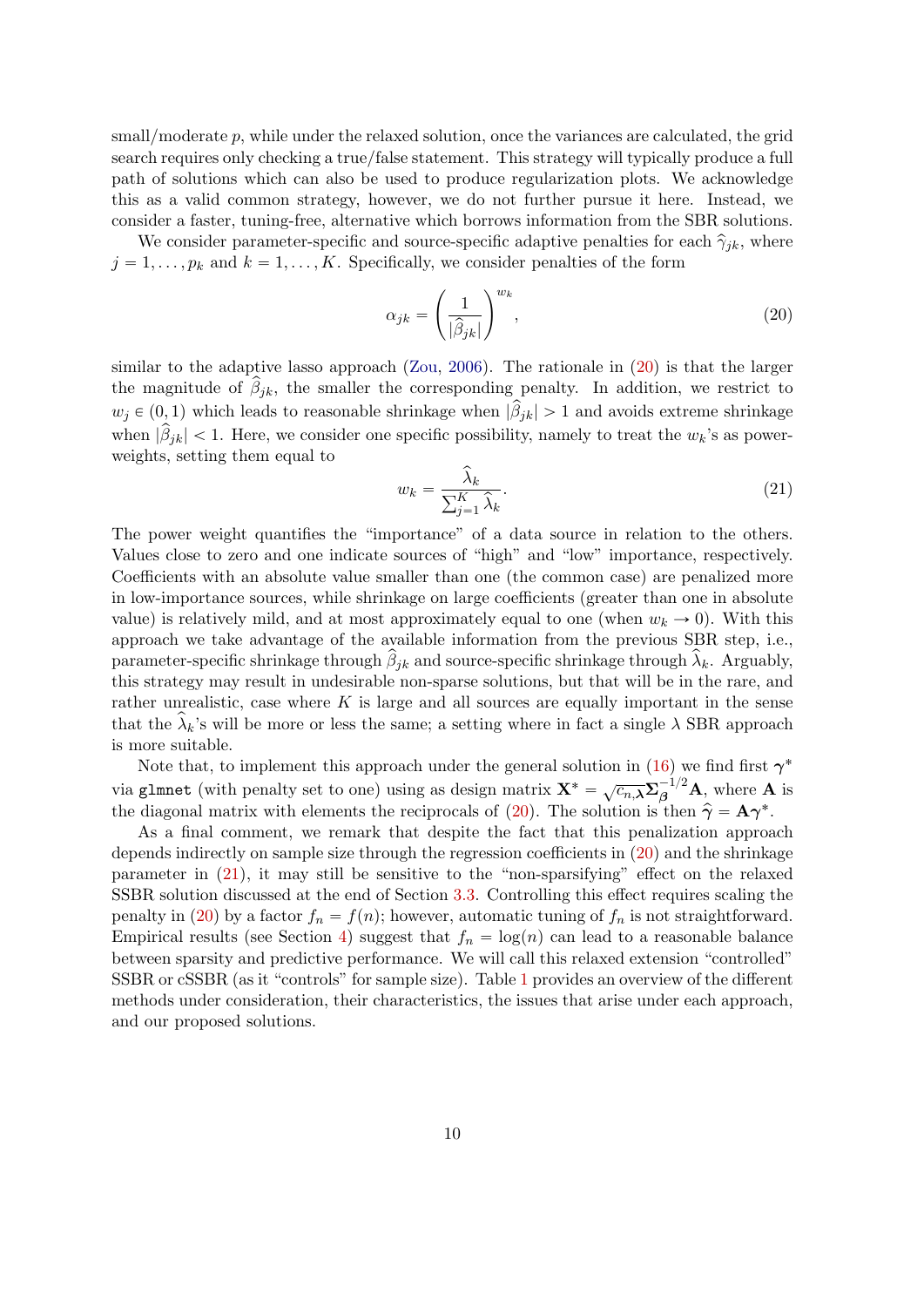| Method       | Characteristics                  | Issues                   | Proposed Solutions               |  |  |
|--------------|----------------------------------|--------------------------|----------------------------------|--|--|
| SBR.         | Scalable to very large $p$       |                          | $CV$ estimator, Eq. $(11)$       |  |  |
|              | Very fast                        | Tuning of $\lambda$      | ML estimator, Eq. $(12)$         |  |  |
|              | Dense solutions                  |                          | MAP estimator, Eq. $(13)$        |  |  |
| <b>SSBR</b>  | Scalable to moderately large $p$ |                          |                                  |  |  |
|              | Relatively fast                  | Tuning of $\alpha$       | Tune via Eqs. $(20)$ & $(21)$    |  |  |
|              | Sparse solutions                 |                          |                                  |  |  |
| Relaxed SSBR | Scalable to very large $p$       | Tuning of $\alpha$<br>1) | 1) Tune via Eqs. $(20)$ & $(21)$ |  |  |
|              | Fast                             |                          | 2) $f_n = 1$ (no control) or     |  |  |
|              | Sparse solutions                 | 2) Control effect of $n$ | $f_n = \log n$ (cSSBR)           |  |  |

<span id="page-10-1"></span>Table 1: Overview of methods, characteristics, issues and solutions.

## <span id="page-10-0"></span>4 Simulation study

In this Section we present a simulation study aimed at mimicking a typical modern biomedical application involving multiple data types. Reflecting the relative ease with which multiple data modalities can now be acquired such designs are becoming common, with examples including the Cancer Genome Atlas (<https://cancergenome.nih.gov>), the Alzheimer's Disease Neuroimaging Initiative (<http://adni.loni.usc.edu>), and the Rhineland Study (<http://www.rheinland-studie.de>), among many others.

#### 4.1 Set-up

The problem. We consider a regression problem with covariates from three sources, namely clinical (CL), gene-expression (RNA), and genetic (single nucleotide polymorphism or SNP) data with respective (simulated) feature matrices  $\mathbf{X}_{\text{CL}}$ ,  $\mathbf{X}_{\text{RNA}}$  and  $\mathbf{X}_{\text{SNP}}$ . The number of covariates in each data source is set equal to  $p_{CL} = 26$ ,  $p_{RNA} = 2000$  and  $p_{SNP} = 100000$ . Although the methods we propose can cope with larger  $p$ , we restrict total  $p$  in this Section to facilitate empirical comparison with standard methods.

Covariates. The covariate matrices for the clinical and gene-expression variables are generated as  $\mathbf{X}_{\text{CL}} \sim N_{p_{\text{CL}}}(\mathbf{0}, \mathbf{\Sigma}_{\text{CL}})$  and  $\mathbf{X}_{\text{RNA}} \sim N_{p_{\text{RNA}}}(\mathbf{0}, \mathbf{\Sigma}_{\text{RNA}})$ , respectively. Here  $\mathbf{\Sigma}_{\text{CL}}$  and  $\mathbf{\Sigma}_{\text{RNA}}$ are covariance matrices estimated from (real) phenotype and gene-expression data from the Drosophila Genetic Reference Panel (DGRP) [\(Mackay et al.,](#page-22-12) [2012\)](#page-22-12) (data available online at <http://dgrp2.gnets.ncsu.edu/data.html>). To simulate the genetic data  $\mathbf{X}_{SNP}$  we use a block-diagonal covariance structure. We specify  $\Sigma_{\text{SNP}} = \text{diag}(\Sigma_{\text{SNP}}^1, \dots, \Sigma_{\text{SNP}}^B)$ , where each  $\Sigma_{\text{SNP}}^b$  is of size  $S \times S$  (with  $S = p_{\text{SNP}}/B$ ) and is generated from a inverse-Wishart with S degrees of freedom and identity scale matrix, i.e.,  $\Sigma_{SNP}^b \sim \text{IW}(S, I_S)$  for  $b = 1, ..., B$ . As  $\mathbf{X}_{SNP}$ dominates in terms of dimensionality the specification of B essentially controls the overall correlation level. We consider two simulation scenarios: (i)  $B = 1000$  corresponding to 1000 blocks of size 100 ("low-correlation scenario") and (ii)  $B = 100$  corresponding to 100 blocks of size 1000 ("high-correlation scenario"). We first generate  $\mathbf{X}_{SNP}^c \sim N_{p_{SNP}}(\mathbf{0}, \mathbf{\Sigma}_{SNP})$  and then discretize in correspondence to the common SNP encoding  $0/1/2$  (homozygous major allele/heterozygous/homozygous minor allele). The discretization is tuned in order to give a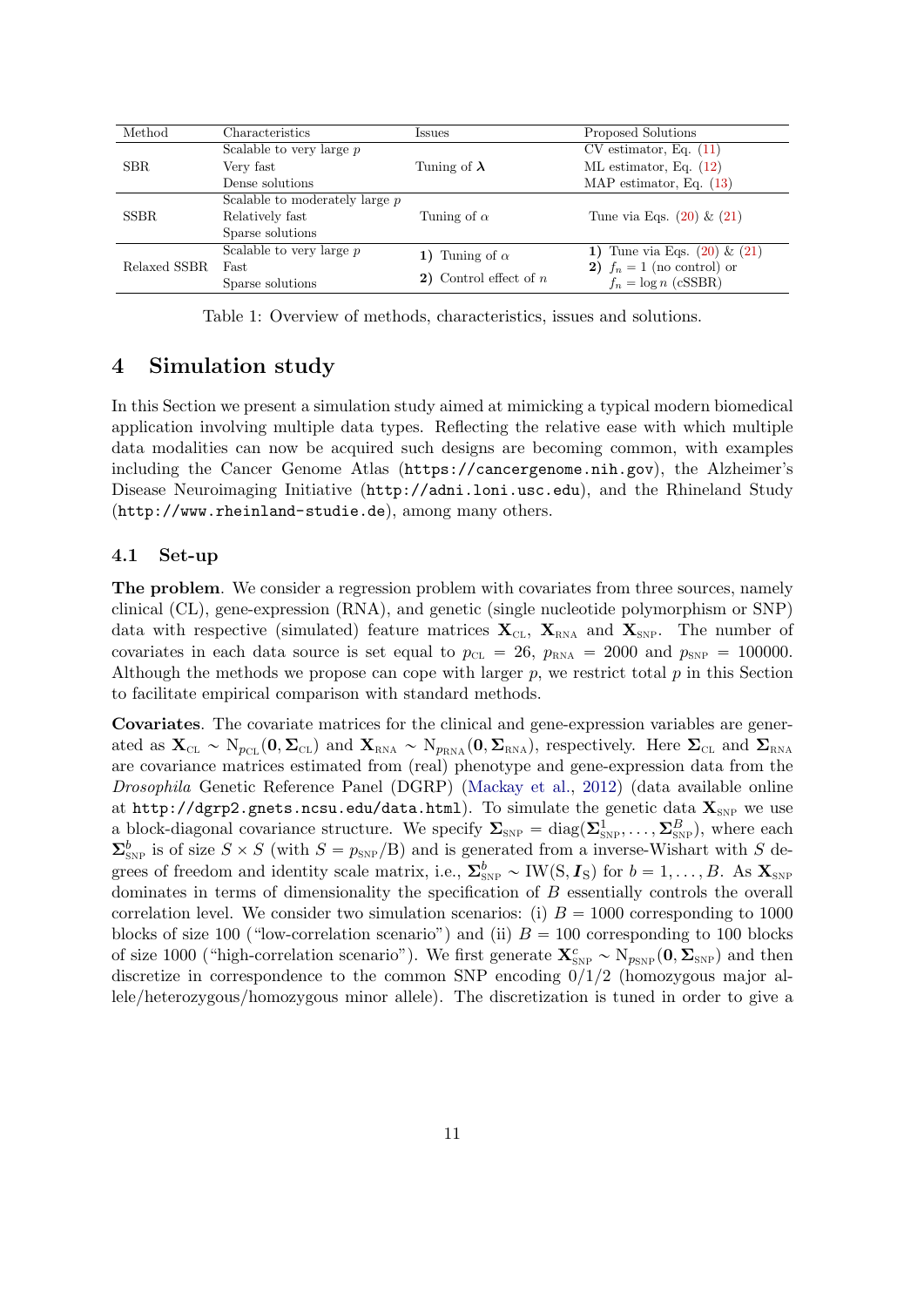reasonable empirical distribution of SNPs; specifically, for  $j = 1, \ldots, p_{SNP}$  we discretize as

**\$100 million** 

$$
X_{j{\text{SNP}}} = \begin{cases} 0, & \text{if } |X_{j{\text{SNP}}}^c| < 1.5, \\ 1, & \text{if } |X_{j{\text{SNP}}}^c| \geqslant 1.5 \text{ and } |X_{j{\text{SNP}}}^c| < 2.5, \\ 2, & \text{if } |X_{j{\text{SNP}}}^c| \geqslant 2.5. \end{cases}
$$

**Regression coefficients and sparsity**. For the (true) regression vectors  $\beta_{CL}$ ,  $\beta_{RNA}$  and  $\beta_{SNP}$ we consider the following levels of sparsity (fraction of non-zero  $\beta$ 's);  $s_{CL} = 50\%$ ,  $s_{RNA} = 5\%$ and  $s_{SNP} \in \{1\%, 10\%, 50\% \}$ . Varying sparsity of  $\beta_{SNP}$  gives three scenarios for overall sparsity s: (i)  $s \approx 1\%$  (sparse scenario), (ii)  $s \approx 10\%$  (medium scenario) and (iii)  $s \approx 50\%$  (dense scenario). Let  $p_{\text{CL}}^*$ ,  $p_{\text{RNA}}^*$  and  $p_{\text{SNP}}^*$  denote the respective number of elements in the subvectors  $\beta_{\text{CL}}^*$ ,  $\beta_{\text{RNA}}^*$  and  $\beta_{\text{SNP}}^*$  containing the non-zero beta coefficients. The non-zero betas are generated from the generalized normal distribution (GND). Following the parameterization in [Mineo](#page-22-13) [\(2003\)](#page-22-13) the probability distribution function of a  $GND(\mu, \sigma, u)$  with location  $\mu \in \mathbb{R}$ , scale  $\sigma > 0$ , and shape  $u > 0$  is given by

$$
f(x) = \frac{1}{2u^{1/u}\sigma\Gamma(1+1/u)} \exp\Bigg(-\frac{|x-\mu|^u}{u\sigma^u}\Bigg).
$$

The GND includes as special cases the normal  $(u = 2)$  and the double exponential  $(u = 1)$ distributions. To avoid these particular cases (which could potentially bias the simulation towards ridge or lasso respectively) we set  $u = 1.5$  and generate the non-zero effects as  $\beta_{jCL}^* \sim \text{GND}(0, \hat{\sigma}, 1.5)$ , for  $j = 1, \ldots, p_{CL}^*, \ \beta_{jRNA}^* \sim \text{GND}(0, \hat{\sigma}, 1.5)$ , for  $j = 1, \ldots, p_{RNA}^*$ , and  $\beta_{jSNP}^* \sim \text{GND}(0, 2\hat{\sigma}/3, 1.5)$ , for  $j = 1, \ldots, p_{SNP}^*$ . The signal strength is controlled via the scale parameter  $\hat{\sigma}$  (this is downscaled by a factor of 1.5 for the SNP coefficients to control the total amount of signal in the SNPs). To complete the specification of the simulation we set this scale parameter by considering the finite-sample risk in a simplified CL-only oracle-like setup. Specifically we consider the correlation induced between predictions  $\mathbf{X}_{\text{CL}}^{\text{test}}\hat{\boldsymbol{\beta}}_{\text{CL}}$  (under the OLS estimate using the low-dimensional CL data only) and out-of-sample test data (with the data-generating mechanism being a linear model with conditional mean  $\mathbf{X}_{\text{CL}}\boldsymbol{\beta}_{\text{CL}}$  and error variance equal to unity). Specifically, we set  $\hat{\sigma} = 0.1$  which results in an average out-of-sample correlation of 0.6 when  $n=100$  and  $n_{\text{test}}=5000$ .

Given the above configurations (low/high correlation and sparse/medium/dense scenarios) we generate data from the model

$$
y_i = \mathbf{x}_{i\text{CL}}^T \boldsymbol{\beta}_{\text{CL}} + \mathbf{x}_{i\text{RNA}}^T \boldsymbol{\beta}_{\text{RNA}} + \mathbf{x}_{i\text{SNP}}^T \boldsymbol{\beta}_{\text{SNP}} + \varepsilon_i,
$$

where  $\varepsilon_i \sim N(0, 1)$  and  $i = 1, \ldots, n_{\text{train}}$  with  $n_{\text{train}} \in \{100, 250, 500\}$ . The test sample size  $n_{\text{test}}$  always equals 5000. Each simulation scenario is repeated 50 times.

Methods under comparison. We consider SBR and the corresponding sparse extensions (unless otherwise noted, SSBR/cSSBR will refer to the relaxed approach discussed in Section [3.3\)](#page-8-0). Specifically, we consider SSBR with the penalty terms in  $(20)$  and the power-weights in [\(21\)](#page-9-1), as well as cSSBR approaches with  $f_n^{(1)} = \sqrt{n}$ ,  $f_n^{(2)} = \log(n)$  and  $f_n^{(3)} = \sqrt{\log(n)}$ . Results reveal no significant differences with respect to the EB  $\lambda$  estimates (proposed in Section [2.4\)](#page-5-3) under SBR. However, the MAP estimator resulted in better performance under the sparse approaches and, therefore, here we focus on this approach. Corresponding results under the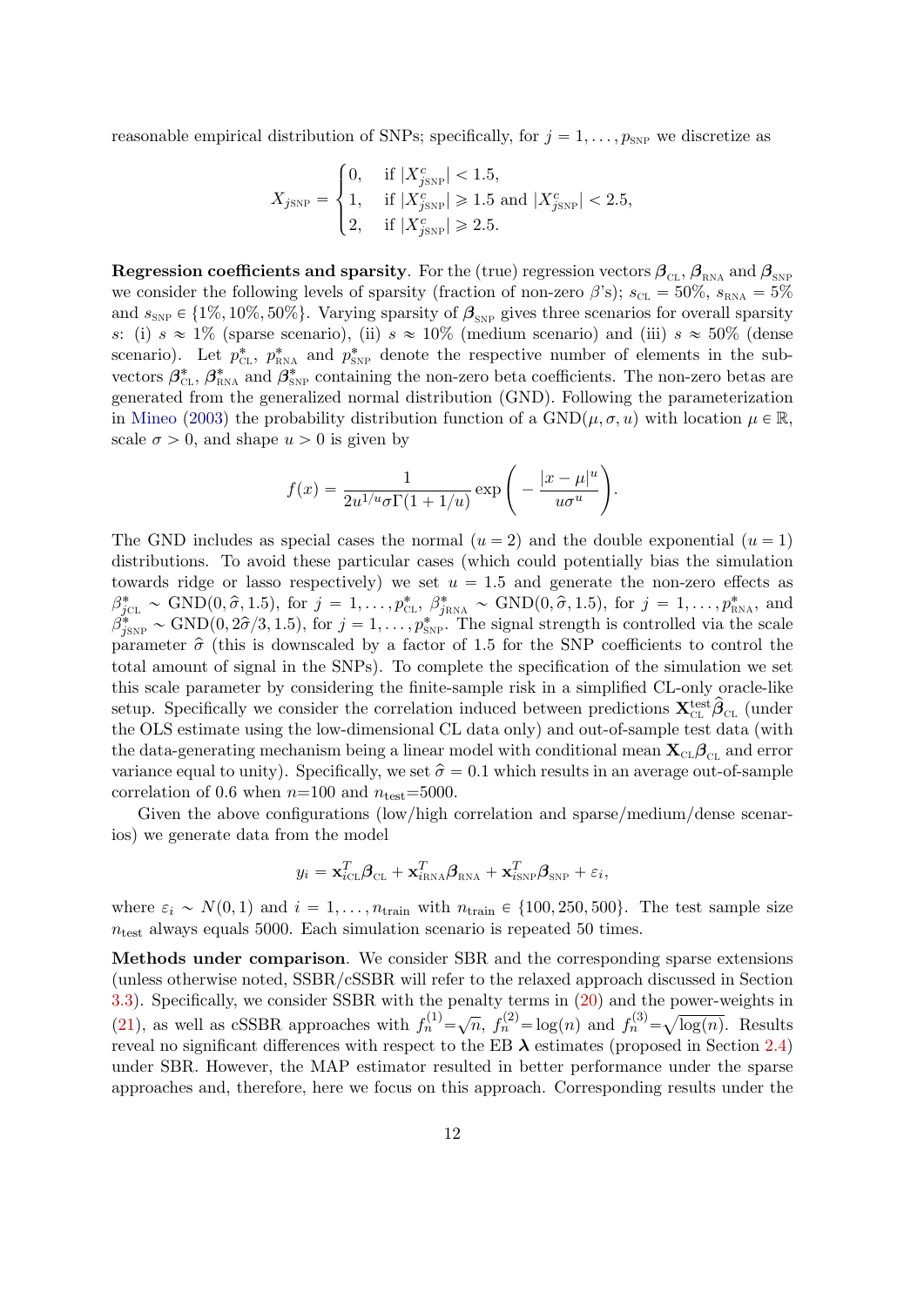CV and ML approaches are provided in Appendix [E.](#page-28-0) Furthermore, we present results obtained from  $f_n^{(2)}$  as this option led to a good balance between sparsity and predictive performance. We compare to standard ridge, elastic net (enet), and lasso (with  $\lambda$  set to minimize the mean squared error from 5-fold CV using package glmnet in R). The enet control parameter  $\alpha$  was tuned via grid search over the interval  $[0.1, 0.9]$  using a step of 0.1.

### 4.2 Results

Boxplots of out-of-sample correlations between predictions and test data under the lowcorrelation and high-correlation simulations are presented in Figure [1.](#page-13-0) Results for (classical) ridge and lasso are as expected; lasso clearly performs better in the sparse case, while ridge does better in the medium and dense cases. Also, more or less as expected enet performs as well as lasso in the sparse scenario and slightly better than lasso in the medium and dense scenarios; although in the latter two cases it is outperformed by ridge.

SBR performs generally well. Specifically, we see that:

- In the sparse scenario SBR is nearly equivalent to lasso/enet.
- In the medium scenario SBR generally outperforms ridge, lasso, and enet.
- In the dense scenario SBR is nearly equivalent to ridge.

For SSBR approaches we see:

- Under low correlations SSBR/cSSBR are slightly worse than SBR but competitive.
- Under high correlations in the medium/dense cases with large n SSBR/cSSBR are competitive to SBR.

Figure [2](#page-14-0) shows the resulting values of  $-\log \widehat{\lambda}_k$  for  $k = \{CL, RNA, SNP\}$  (higher values correspond to lower penalty; i.e., higher estimated importance) in the low-correlation simulations, and provides useful insights concerning the behaviour of SBR methods. The estimates appear to adjust well with appropriate source-specific penalization. This adaptation allows SBR to perform well when dealing with multiple data sources. The corresponding plots from the high-correlation scenarios (not shown) are very similar.

As noted above, the SSBR (without or with control) solutions seem to allow equally good predictive performance, in certain cases, as the dense SBR solutions. In addition, they employ fewer parameters; Table [2](#page-14-1) shows the average sparsity (over the 50 repetitions) induced by SSBR methods under the various simulations. As seen, the solutions appear to adjust to the true underlying sparsity. In addition, controlling for the effect of sample size yields much sparser models. In contrast, lasso and elastic net produced very sparse models that showed no such adaptation; see Appendix [E](#page-28-0) of supplementary material for detailed results. We note that lasso can include at most  $n$  predictors and here yielded extremely sparse solutions (ranging from 0.008% to 0.45%). Elastic net can in principle include more predictors than observations, but in our simulations it did not adjust to the underlying sparsity levels (ranging from  $0.06\%$  to  $1.2\%$ ).

The focus of this paper is on prediction, but it is interesting to consider the variable selection behavior of the proposed methods. As already noted, lasso and enet yielded extremely sparse solutions for the problem considered above and are not suitable for selection in this particular  $p \gg n$  setting. We therefore considered a smaller problem which includes only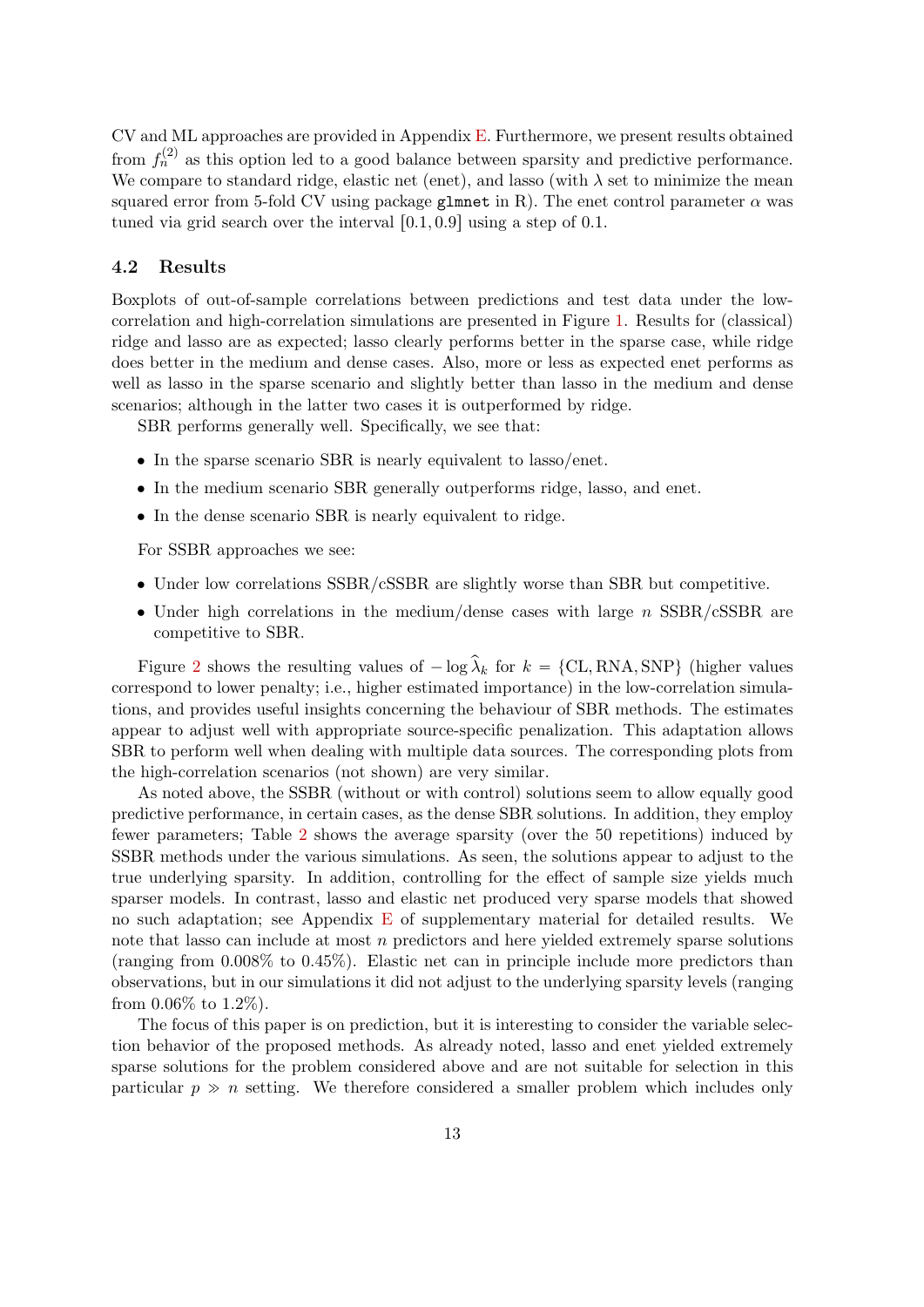

<span id="page-13-0"></span>for the low correlation (top panels) and high correlation (bottom panels) scenarios. Each panel shows correlations between predictions Figure 1: Simulation study. Comparison of ridge, lasso and elastic net to SBR, SSBR and cSSBR methods under the MAP estimator and held-out test data at various training sample sizes and sparsity levels as indicated. Boxplots are over 50 sampled datasets. The Figure 1: Simulation study. Comparison of ridge, lasso and elastic net to SBR, SSBR and cSSBR methods under the MAP estimator for the low correlation (top panels) and high correlation (bottom panels) scenarios. Each panel shows correlations between predictions and held-out test data at various training sample sizes and sparsity levels as indicated. Boxplots are over 50 sampled datasets. The p is over 100,000 with three (simulated) data sources (see text for details). total dimension p is over 100,000 with three (simulated) data sources (see text for details) total dimension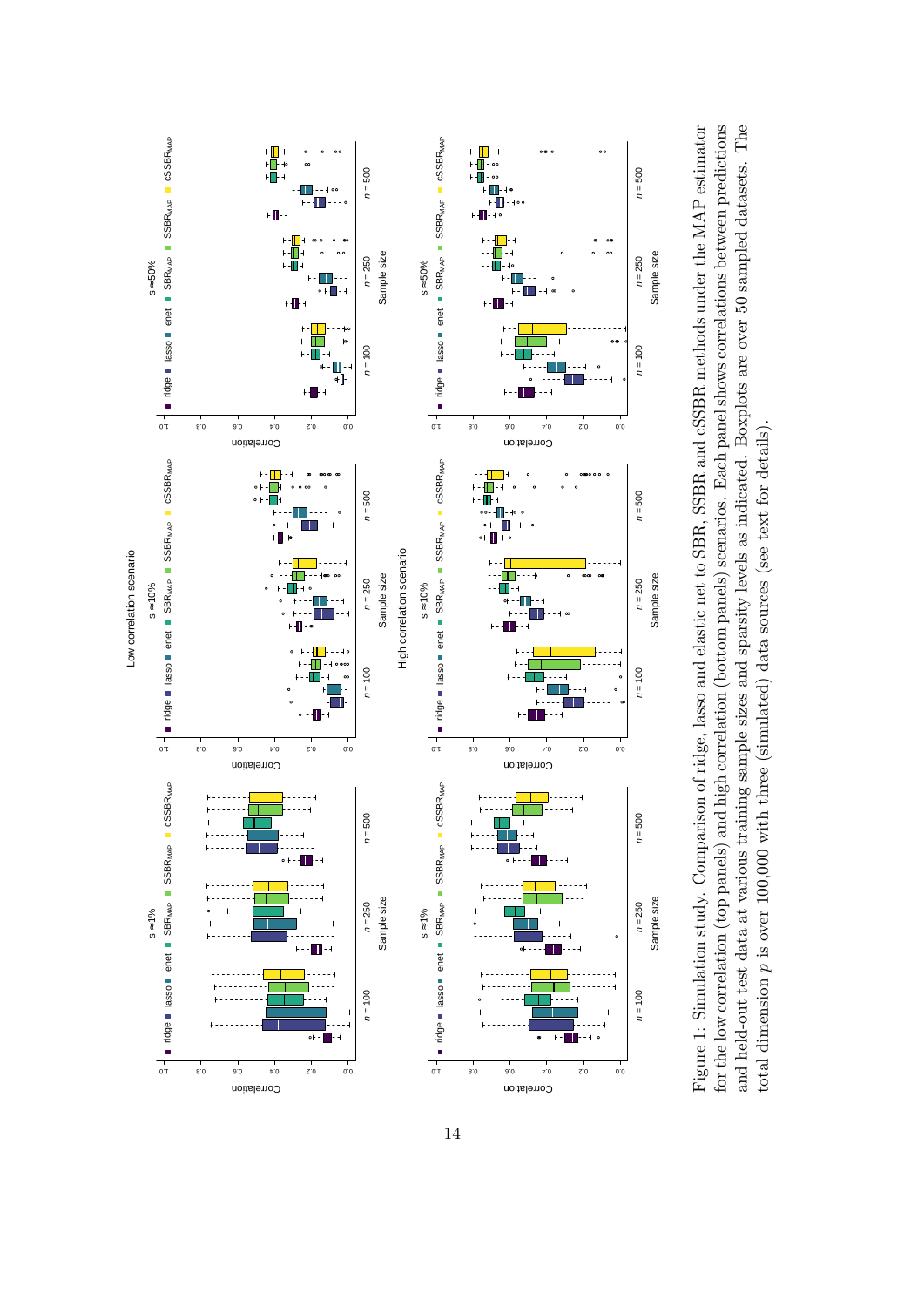

<span id="page-14-0"></span>Figure 2: Simulation study, source-specific shrinkage levels. Boxplots showing source-specific  $-\log \hat{\lambda}$  values from SBR based on the MAP estimator in the low-correlation simulations under various levels of sparsity for  $n = 100$  (top row),  $n = 250$  (middle row) and  $n = 500$ (bottom row).

|                     |             | Simulation scenario |                                                                                                     |      |                  |        |      |
|---------------------|-------------|---------------------|-----------------------------------------------------------------------------------------------------|------|------------------|--------|------|
| Method              | Sample size | Low-correlation     |                                                                                                     |      | High-correlation |        |      |
|                     |             |                     | $s \approx 1\%$ $s \approx 10\%$ $s \approx 50\%$ $s \approx 1\%$ $s \approx 10\%$ $s \approx 50\%$ |      |                  |        |      |
| SSBR <sub>PM</sub>  | $n = 100$   | $14\%$              | 47%                                                                                                 | 57\% | 8%               | $42\%$ | 53\% |
|                     | $n = 250$   | $10\%$              | $50\%$                                                                                              | 71%  | $4\%$            | 57\%   | 73%  |
|                     | $n = 500$   | $14\%$              | $69\%$                                                                                              | 77\% | 13\%             | 70%    | 79%  |
| cSSBR <sub>PM</sub> | $n = 100$   | $4\%$               | $18\%$                                                                                              | 25\% | $2\%$            | $16\%$ | 22%  |
|                     | $n = 250$   | $2\%$               | 24%                                                                                                 | 35%  | $1\%$            | 25%    | 38%  |
|                     | $n = 500$   | $4\%$               | $35\%$                                                                                              | 43\% | $3\%$            | 33%    | 42\% |

<span id="page-14-1"></span>Table 2: Simulation study, induced sparsity. Average sparsity induced by the SSBR and cSSBR methods based on the MAP estimator over 50 repetitions of the low and high correlation simulations under varying true sparsity (s).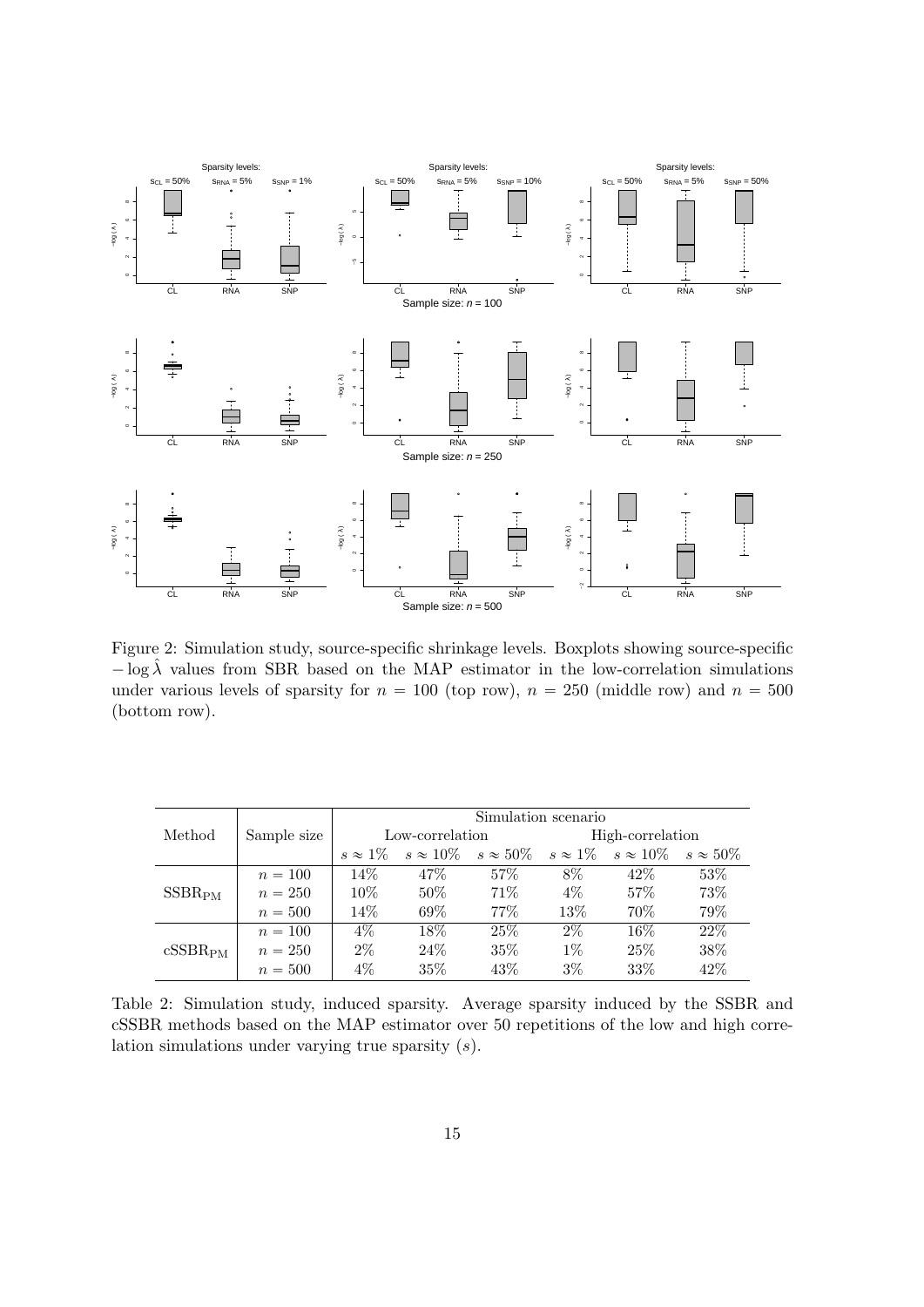the simulated CL and RNA data with  $p = 2026$  and  $s \approx 6\%$ . We summarize our findings via the area under the ROC curve (AUC; calculated using the absolute values of regression coefficients). Results comparing lasso, enet, SSBR and relaxed-SSBR/cSSBR (all under the MAP estimate) are shown in Figure [3.](#page-15-0) Results based on the CV and ML estimates (not shown) are similar. We see that SSBR in this case is competitive with the lasso and enet.



<span id="page-15-0"></span>Figure 3: Simulation study, variable selection. One standard error plots of the average area under the ROC curve (AUC), over 20 repetitions, as a function of sample size.

#### 4.3 Computational performance

We conclude by examining computational burden as a function of total dimension  $p$  and in comparison with the lasso. To do so we include a fourth "data source" (which is simply Gaussian noise) that adds a variable number of predictors. The number of these additional predictors is set so that the total  $p \in \{5 \times 10^5, 10^6, 2.5 \times 10^6, 5 \times 10^6, 10^7\}$ . Sample size is set equal to 100. Computations were carried out on a compute server with 128 cores (2.28GHz) and 1TB of RAM. For lasso we treat the binding of individual matrices into one data matrix (an operation not needed for SBR) as a pre-processing step and do not include this in the reported runtimes. We consider two approaches for tuning the lasso penalty. The first is the most commonly used approach in practice; i.e., cross-validation (lasso<sub>CV</sub>). For this we use the parallel option in glmnet for estimation of the penalty parameter via 10-fold CV (the default option). The second approach is to do a grid search (lasso<sub>grid</sub>) with no CV. This is sometimes used in practice with the purpose of finding a value that maximizes a specific criterion (for instance BIC). We do not consider any particular criterion but report only the time needed to evaluate the lasso over the grid (i.e., we do not include any computational cost for the assessment of any criterion). For the sake of comparison we define a rough grid over the interval  $[0.1, 1)$  with a step of 0.2. We note that in a practical application of the lasso the grid might need to be finer and the computational costs of assessing any statistical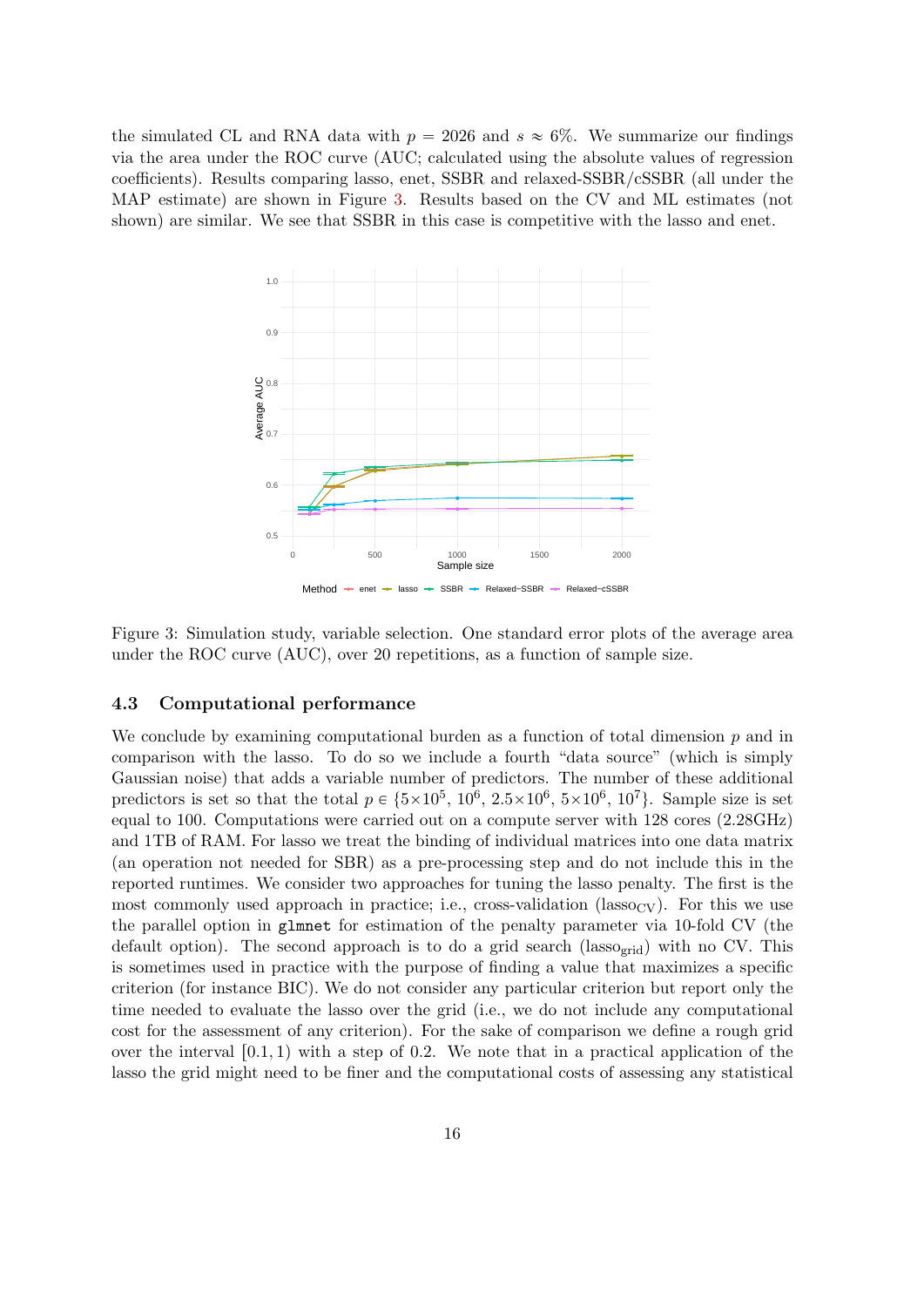

<span id="page-16-0"></span>Figure 4: Simulation study, computational efficiency. Average runtime (five runs for one simulated dataset) required for  $SBR_{PM}$ ,  $SSBR_{PM}$ , lasso<sub>CV</sub> and lasso<sub>grid</sub>, for increasing p.

criterion might be nontrivial given the size of the matrices. These factors would increase the computational time needed for the lasso. For our methods we consider the  $SBR_{PM}$  approach, which requires evaluation of both  $\hat{\lambda}_{\rm CV}$  in [\(11\)](#page-5-0) and  $\hat{\lambda}_{\rm PM}$  in [\(13\)](#page-5-2) (and is thus in principle the slowest), and also its corresponding relaxed sparse solution. We include the formation of transpose matrices and calculation of gram matrices in reported runtime (although these could be regarded as pre-processing steps). We do not include ridge because it can be seen as a special case of SBR and hence would be equally fast when implemented as described here. We also do not include elastic net as this method will be slower than lasso due to tuning of the additional parameter  $\alpha$ .

Figure [4](#page-16-0) shows the average runtimes (in minutes) over five fits on a single simulated dataset. SBR and sparse SBR are considerably faster than  $lasso_{CV}$  with the gap increasing with  $p$  and this is also the case in comparison to the simple lasso<sub>grid</sub> approach described above. We note that by adding random noise variables as described above we in a way "favour" the lasso implementation in glmnet, as the screening rules that are used by default can relatively easily exclude these covariates. SBR is the fastest method, with the average runtime for  $p = 10^7$  being approximately 5 minutes, net of all steps. Running sparse SBR with suitable parallel block-matrix calculations makes this method also very fast; average runtime was approximately 10 minutes for  $p = 10^7$ . We note that our current implementations of the methods are certainly not optimal in terms of computational efficiency. We note also that our methods can fully utilize available cores for parallel computation, hence they should continue to gain in runtime if more cores are available even with no increase in clock speed.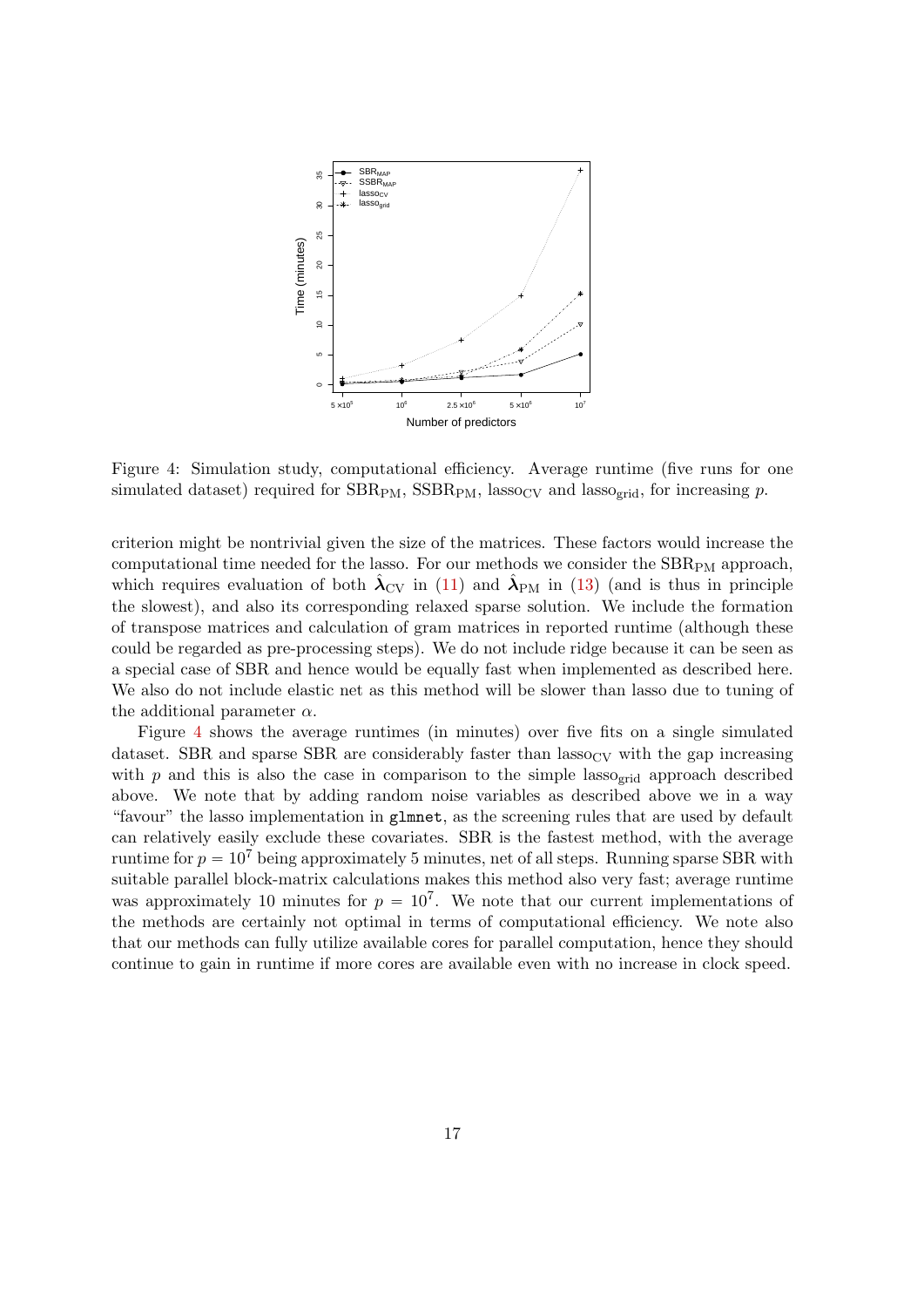## <span id="page-17-0"></span>5 Alzheimer's disease case study

#### 5.1 Data

The data we consider are from the Alzheimer's Disease Neuroimaging Initiative (ADNI) [\(Mueller et al.,](#page-22-8) [2005\)](#page-22-8), a large scale longitudinal AD study involving multiple data modalities. The specific subset of the ADNI data we use were previously used in a DREAM challenge [\(Allen et al.,](#page-20-0) [2016\)](#page-20-0) and consists of  $n = 759$  baseline and 24 month follow-up records. Similarly to the DREAM challenge and follow-up work (e.g., [Dondelinger et al.,](#page-21-5) [2018\)](#page-21-5) we consider as response the scores from a cognitive function test called the mini mental state examination (MMSE); in particular, the difference in MMSE between 24 month follow-up and baseline.

We consider three data sources: (1) clinical (CL) data consisting of  $p_{CL} = 12$  features (including, among others, diagnosis at baseline, Apolipoprotein E status, gender, age, years of education); (2) structural magnetic resonance imaging (MRI) data consisting of  $p_{\text{MRI}} = 929$ features; and (3) genetic data in the form of SNP data, consisting of  $p_{SNP} \approx 7.3 \times 10^6$  features (this is the number of SNPs available after excluding those with zero variance across subjects and those with more than 10% missing entries). We apply the proposed methods to these data, treating the three data types  $(1)-(3)$  as sources.

The aim is to consider a real-world application with data sources of widely differing dimensionality and to investigate whether adding the complex MRI and genetic data to the clinical covariates can improve predictive ability. We emphasize that the goals of the present paper are mainly methodological and that the results we present at this stage should be regarded as illustrative of the capabilities of the methods rather than as candidate AD predictors for practical use.

#### 5.2 Results

Figure [5](#page-18-0) shows results using SBR with CV, ML, and MAP estimators applied to CL only, CL and MRI, and finally all of the data (CL, MRI and SNP). For the latter case we also show results using SSBR and cSSBR with  $f_n = \log(n)$ . Predictive performance is quantified via the correlation between predicted and observed values in held-out test data. The boxplots show the results of 10 random train/test splits (with  $n_{\text{train}} = 500$ ,  $n_{\text{test}} = 259$  in each split) annotated with the number of variables with non-zero coefficients after fitting the models in each case.

Here we see that the choice of estimator can make a difference: the results from the CV approach are notably worse when considering the CL and MRI datasets together. In this case the CV estimator does not adjust properly, since under the ML and MAP approaches we actually see that the addition of MRI features to clinical covariates improves predictions. In contrast to many studies including MRI data, here we included all available MRI features without any pre-selection. Adding the SNP features does not increase predictive accuracy further, rather it slightly worsens performance, in line with previous work suggesting that genetic data is not helpful when clinical covariates are already available [\(Allen et al.,](#page-20-0) [2016\)](#page-20-0). Notably, SSBR<sub>PM</sub> yields almost the same predictive accuracy as the regressions that do not include the SNP matrix at all; this is because the sparsified analyses are able to set all SNP coefficients to exactly zero. More generally, the excess risk (over CL and MRI alone) is relatively small in magnitude, despite the vast number of additional covariates. This is due to the fact that the models have a separate tuning parameter for each data source and are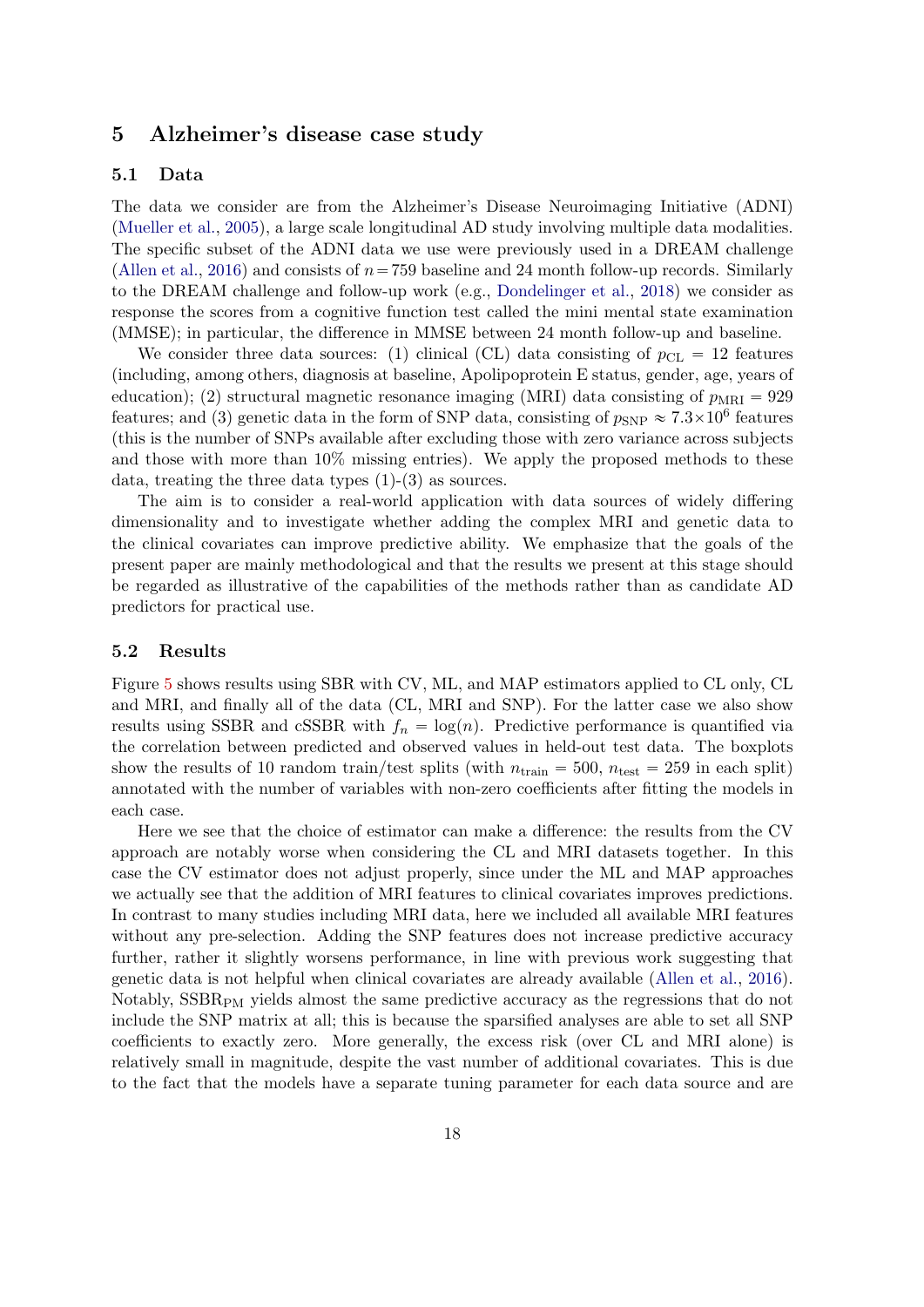

<span id="page-18-0"></span>Figure 5: Alzheimer's disease case study, predictive performance. Correlations between predictions and held-out test data from 10 random splits with  $n_{\text{train}} = 500$  and  $n_{\text{test}} = 259$  under SBR, SSBR and cSSBR using the CV (left), ML (center) and MAP (right) estimators.



<span id="page-18-1"></span>Figure 6: Alzheimer's disease case study, estimated shrinkage levels. Boxplots show sourcespecific  $- \log \lambda$  values versus training sample size using the SBR methods with CV (left), ML (middle) and MAP (right) estimation of shrinkage levels.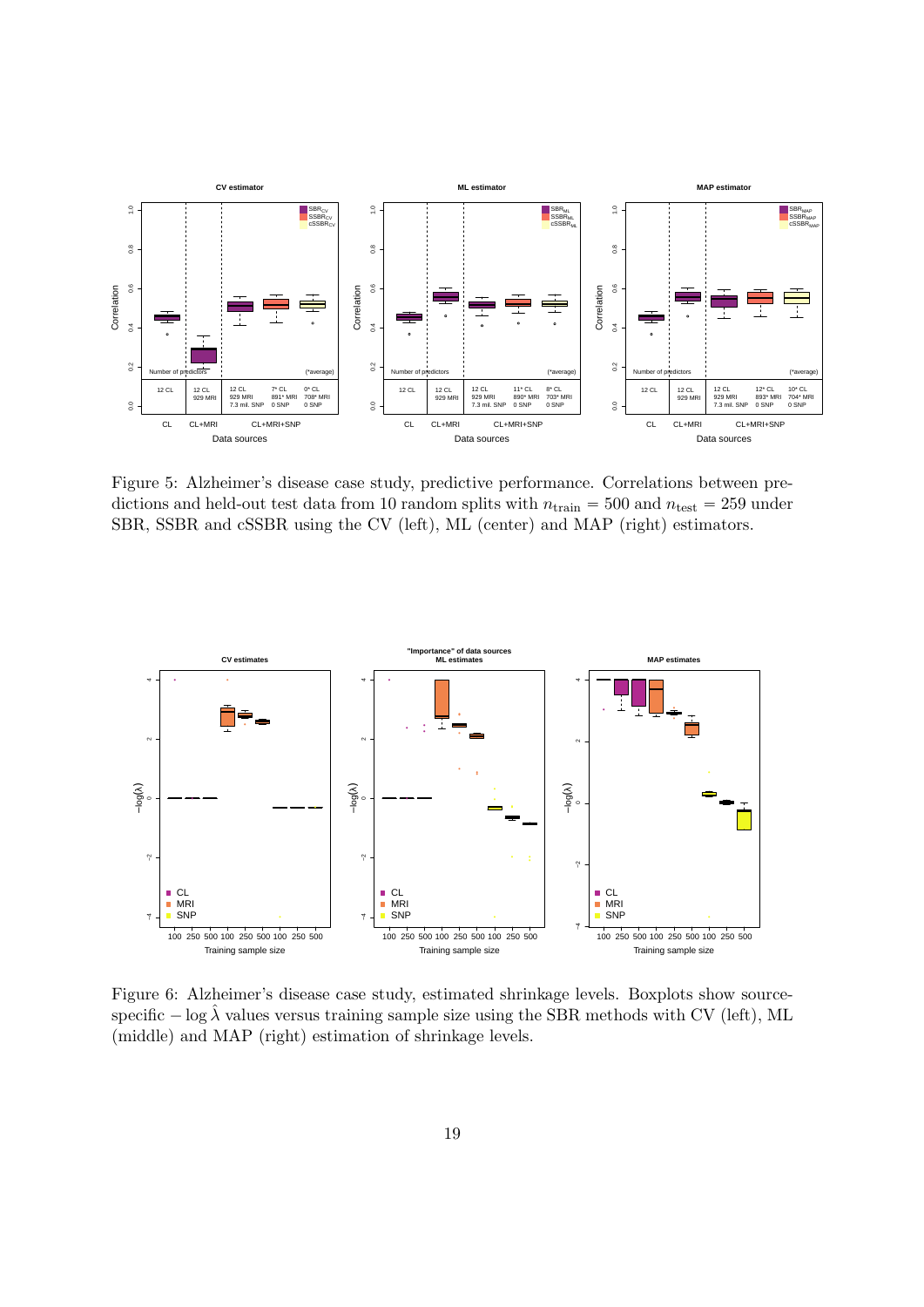therefore able to effectively "switch off" this source, while continuing to regularize the other covariates via source-specific penalties. In addition,  $cSSBR<sub>PM</sub>$  provides identical predictions with  $SSBR<sub>PM</sub>$  whilst employing fewer CL and MRI features.

All penalties were estimated directly from the data and not pre-specified in any way. To further investigate source-specific penalization, in Figure [6](#page-18-1) we show boxplots of the sourcespecific  $-\log \hat{\lambda}_k$  values (when we consider all three sources together), for  $k = \{CL, MRI, SNP\}$ and  $n_{\text{train}} = \{100, 250, 500\}$ . Under the CV/ML estimators the MRI dataset is penalized less in comparison to the other two, while under the MAP estimator it is the CL dataset which appears to be the most important. This seems to explain the slight differences between the methods (and their sparse extensions) observed in Figure [5](#page-18-0) with respect to predictive accuracy when including all sources.

A referee suggested including results from classical ridge for the combined CL, MRI and SNP analysis. Due to computational considerations arising from the need to handle the large matrices (unlike in our method, classical ridge cannot decompose the problem) we consider a variant of the problem above with a random subset of half of the SNP variables. Results (again from 10 train/test splits) obtained from 5-fold CV using glmnet indicate poor predictive performance; the resulting average correlation is 0.14 (standard deviation of 0.05). This result provides an empirical example of the benefit of source-specific penalization.

## <span id="page-19-0"></span>6 Discussion

The aim of this paper was to introduce a framework for high-dimensional regression using multiple data sources that allows efficient and fast computations in the wide data, very large p setting. We introduced SBR, a generalized ridge-type model which can be particularly effective for prediction in the aforementioned setting. We further proposed sparse extensions (SSBR), including a general solution scalable to moderately large p and a relaxed solution scalable to very large p.

Concerning the three EB estimators (CV/ML/MAP), our empirical results suggest that the choice of estimator can affect predictive performance. Specifically, in the case study results under CV were worse for the combined clinical/MRI analysis, likely due to the variance of the CV risk estimate. Overall, using the MAP estimator resulted in better predictive performance both in the simulation study and in the case study; therefore, we recommend using this approach as the default option. With respect to the sparse solutions, we mainly focused on the relaxed SSBR approaches, demonstrating that they show potential for achieving similar predictive performance to SBR but with explicit sparsity. In addition, using some control for the effect of sample size on sparsity seems desirable as it can lead to enhanced sparsity with no loss in terms of prediction.

It is worth nothing that the proposed sparsification approach based on the KL divergence is quite general in the sense that it is not restricted to the use of a ridge prior which assumes independence a-priori. For example, one can consider a g-prior [\(Zellner,](#page-23-2) [1986\)](#page-23-2) when  $n > p$  or the information matrix prior [\(Gupta and Ibrahim,](#page-21-13) [2009\)](#page-21-13) when  $n < p$ . The latter approach, which is a combination of the  $q$ -prior and the ridge prior, can also be extended to incorporate multiple penalties in a manner similar to the one presented in this paper.

As a final remark, we note that this work primarily focused on predictive performance. However, we think that understanding the potential role of the methodologies presented here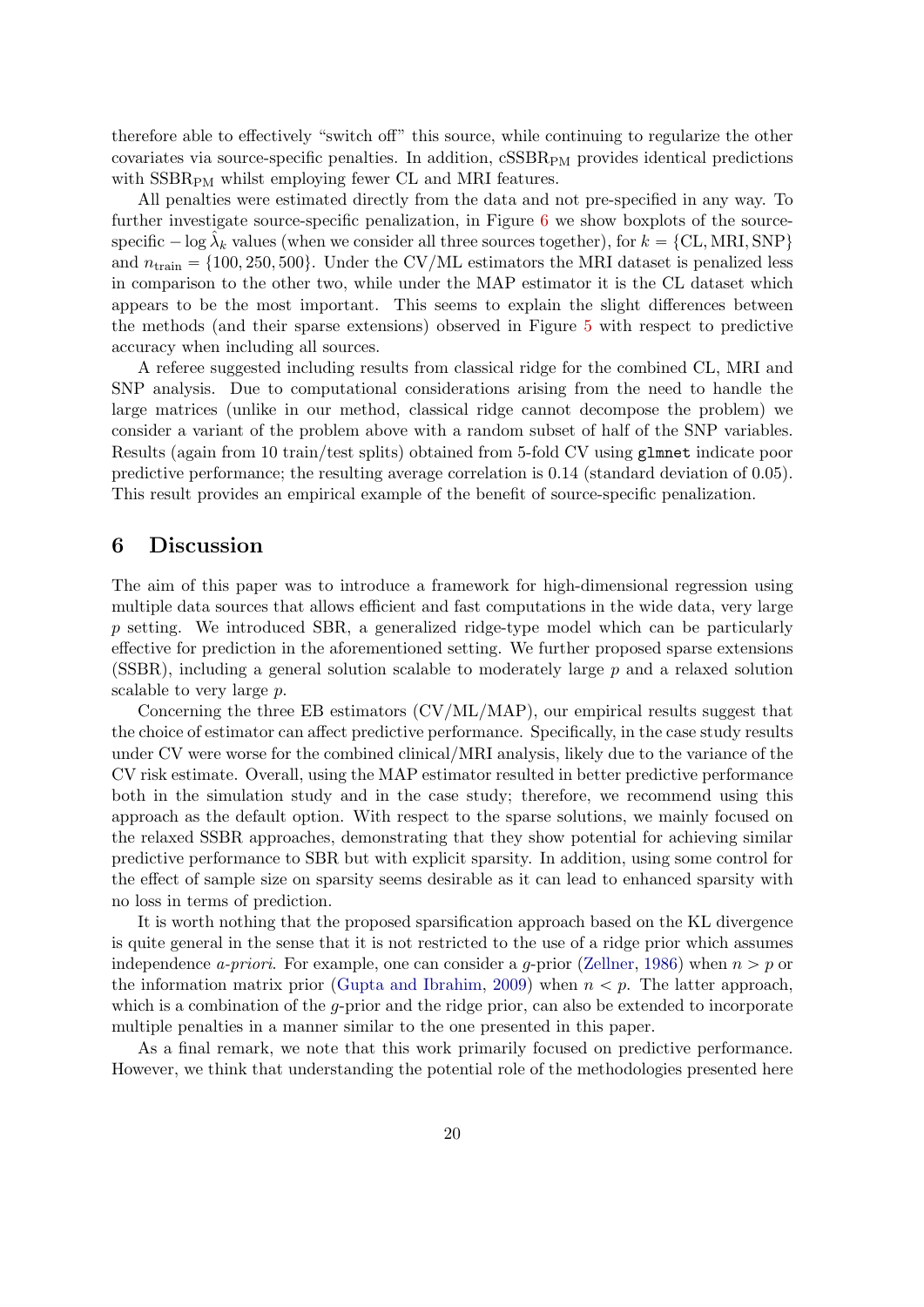(and related scalable Bayesian and post-processing methods) for variable selection will be an interesting direction for future work.

## Acknowledgments

We would like to thank the editor and anonymous referees for their constructive remarks and suggestions. Furthermore, we want to thank Rajen Shah for his insights into the equivalent representation of the general sparse solution.

Data collection and sharing for the Alzheimers data application was funded by the Alzheimers Disease Neuroimaging Initiative (ADNI) (National Institutes of Health Grant U01 AG024904) and DOD ADNI (Department of Defense award number W81XWH-12-2-0012). ADNI is funded by the National Institute on Aging, the National Institute of Biomedical Imaging and Bioengineering, and through generous contributions from the following: AbbVie, Alzheimers Association; Alzheimers Drug Discovery Foundation; Araclon Biotech; BioClinica, Inc.; Biogen; Bristol-Myers Squibb Company; CereSpir, Inc.; Cogstate;Eisai Inc.; Elan Pharmaceuticals, Inc.; Eli Lilly and Company; EuroImmun; F. Hoffmann–La Roche Ltd and its affiliated company Genentech, Inc.; Fujirebio; GE Healthcare; IXICO Ltd.; Janssen Alzheimer Immunotherapy Research & Development, LLC.; Johnson & Johnson Pharmaceutical Research & Development LLC.; Lumosity; Lundbeck; Merck & Co., Inc.; Meso Scale Diagnostics, LLC.; NeuroRx Research; Neurotrack Technologies; Novartis Pharmaceuticals Corporation; Pfizer Inc.; Piramal Imaging; Servier; Takeda Pharmaceutical Company; and Transition Therapeutics. The Canadian Institutes of Health Research is providing funds to support ADNI clinical sites in Canada. Private sector contributions are facilitated by the Foundation for the National Institutes of Health (www.fnih.org). The grantee organization is the Northern California Institute for Research and Education, and the study is coordinated by the Alzheimers Therapeutic Research Institute at the University of Southern California. ADNI data are disseminated by the Laboratory for Neuro Imaging at the University of Southern California.

## Supplementary materials

- **Appendices:** Mathematical derivations related to Eqs.  $(4)$ ,  $(7)$ ,  $(9)$ ,  $(11)$ ,  $(17)$  and  $(19)$  and additional results from Section 4 (see below).
- R package and code: Package sbr is available at <https://github.com/kperrakis/sbr>. (R installable files and documentation pdf file). Reproducible code for the simulation study of Section 4 available at [https://github.com/kperrakis/sbr/tree/master/](https://github.com/kperrakis/sbr/tree/master/simulation_paper) [simulation\\_paper](https://github.com/kperrakis/sbr/tree/master/simulation_paper) (Rdata and R files).

## References

<span id="page-20-0"></span>Allen, G., Amoroso, N., Anghel, C., Balagurusamy, V., Bare, C., Beaton, D. et al. (2016), 'Crowdsourced estimation of cognitive decline and resilience in Alzheimer's disease', Alzheimer's and Dementia 12, 645–653.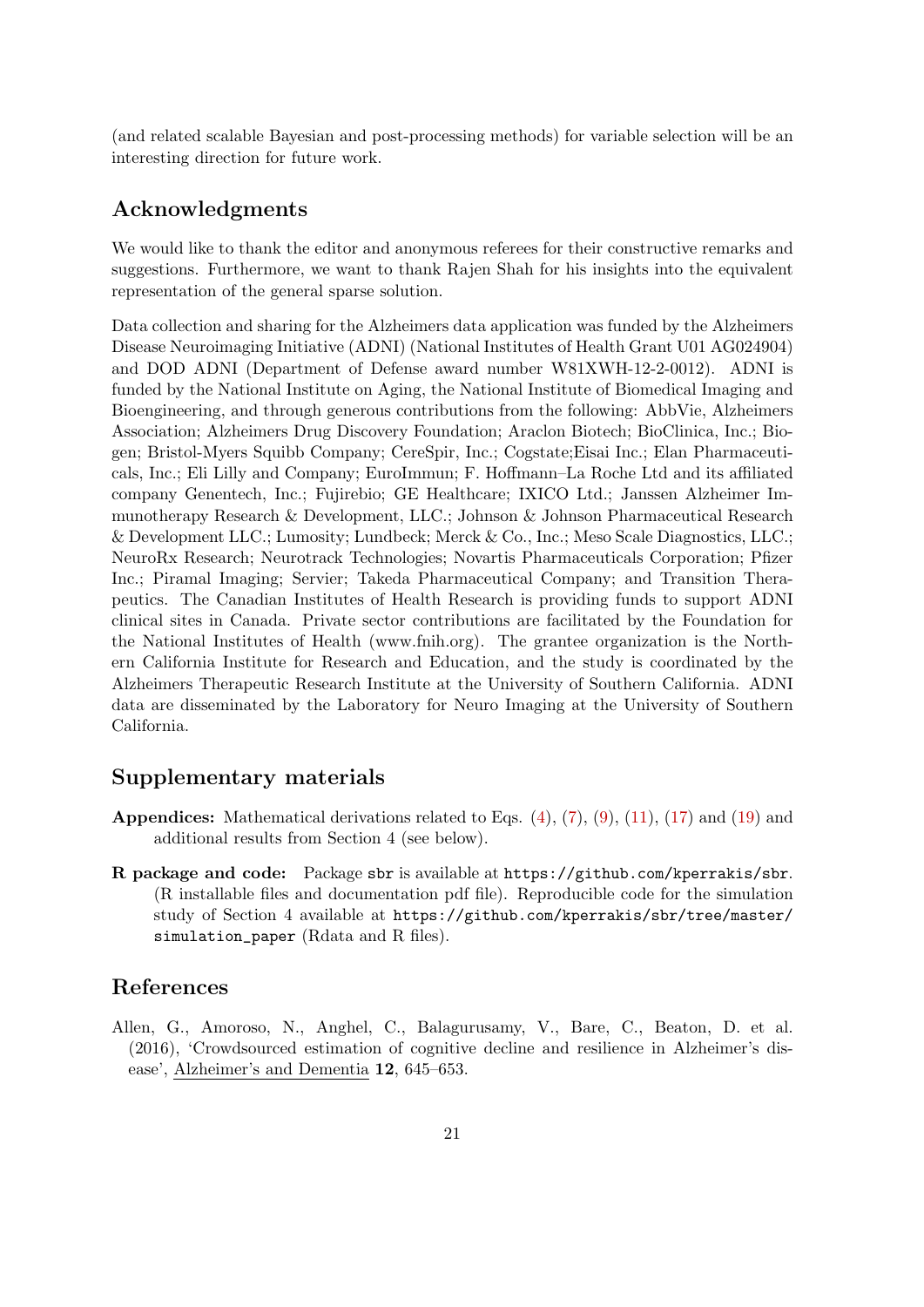- <span id="page-21-9"></span>Antoniadis, A. and Fan, J. (2001), 'Regularization of wavelet approximations', Journal of the American Statistical Association 96, 939–967.
- <span id="page-21-4"></span>Armagan, A., Dunson, D. and Lee, J. (2013), 'Generalized double Pareto shrinkage', Statistica Sinica 23, 119–143.
- <span id="page-21-10"></span>Aseervatham, S., Antoniadis, A., Gaussier, E., Burlet, M. and Denneulin, Y. (2011), 'A sparse version of the ridge logistic regression for large-scale text categorization', Pattern Recognition Letters 32, 101–106.
- <span id="page-21-8"></span>Balakrishnan, S. and Madigan, D. (2010), Priors on the variance in sparse Bayesian learning: the demi-Bayesian lasso, In Frontiers of Statistical Decision Making and Bayesian Analysis: In Honor of James O. Berger, M.-H. Chen, P. Muller, D. Sun, and K. Ye (eds.), Springer Science amd Business Media, pp. 346–359.
- <span id="page-21-12"></span>Bishop, C. (2006), Pattern Recognition and Machine Learning, Information Science and Statistics, Springer-Verlag, New York.
- <span id="page-21-6"></span>Bondell, H. and Reich, B. J. (2012), 'Consistent high-dimensional Bayesian variable selection via penalized credible regions', Journal of the American Statistical Association 107, 1610– 1624.
- <span id="page-21-11"></span>Botev, Z., LEcuyer, P. and Tuffin, B. (2013), 'Markov chain importance sampling with applications to rare event probability estimation', Statistics and Computing 23, 271–285.
- <span id="page-21-3"></span>Carvalho, C., Polson, N. and Scott, J. (2010), 'The horseshoe estimator for sparse signal', Biometrika 97, 465–480.
- <span id="page-21-5"></span>Dondelinger, F., Mukherjee, S. and the Alzheimer's Disease Neuroimaging Initiative (2018), 'The joint lasso: high-dimensional regression for group structured data', Biostatistics . (forthcoming).
- <span id="page-21-0"></span>Fan, J. and Li, R. (2001), 'Variable selection via nonconcave penalized likelihood and its oracle properties', Journal of the American Statistical Association 96(456), 1348–1360.
- <span id="page-21-2"></span>Griffin, J. E. and Brown, P. J. (2010), 'Inference with normal-gamma prior distributions in regression problems', Bayesian Analysis 5, 171–188.
- <span id="page-21-13"></span>Gupta, M. and Ibrahim, J. G. (2009), 'An information matrix prior for Bayesian analysis in generalized linear models with high dimensional data', Statistica Sinica 19, 1641–1663.
- <span id="page-21-7"></span>Hahn, P. and Carvalho, C. (2015), 'Decoupled shrinkage and selection in Bayesian linear models: A posterior summary perspective', Journal of the American Statistical Association 110, 435–448.
- <span id="page-21-1"></span>Hans, C. (2010), 'Model uncertainty and variable selection in Bayesian lasso regression', Statistics and Computing 20, 221–229.
- <span id="page-21-14"></span>Harville, D. (1997), Matrix Algebra From a Statistician's Perspective, Springer, New York, USA.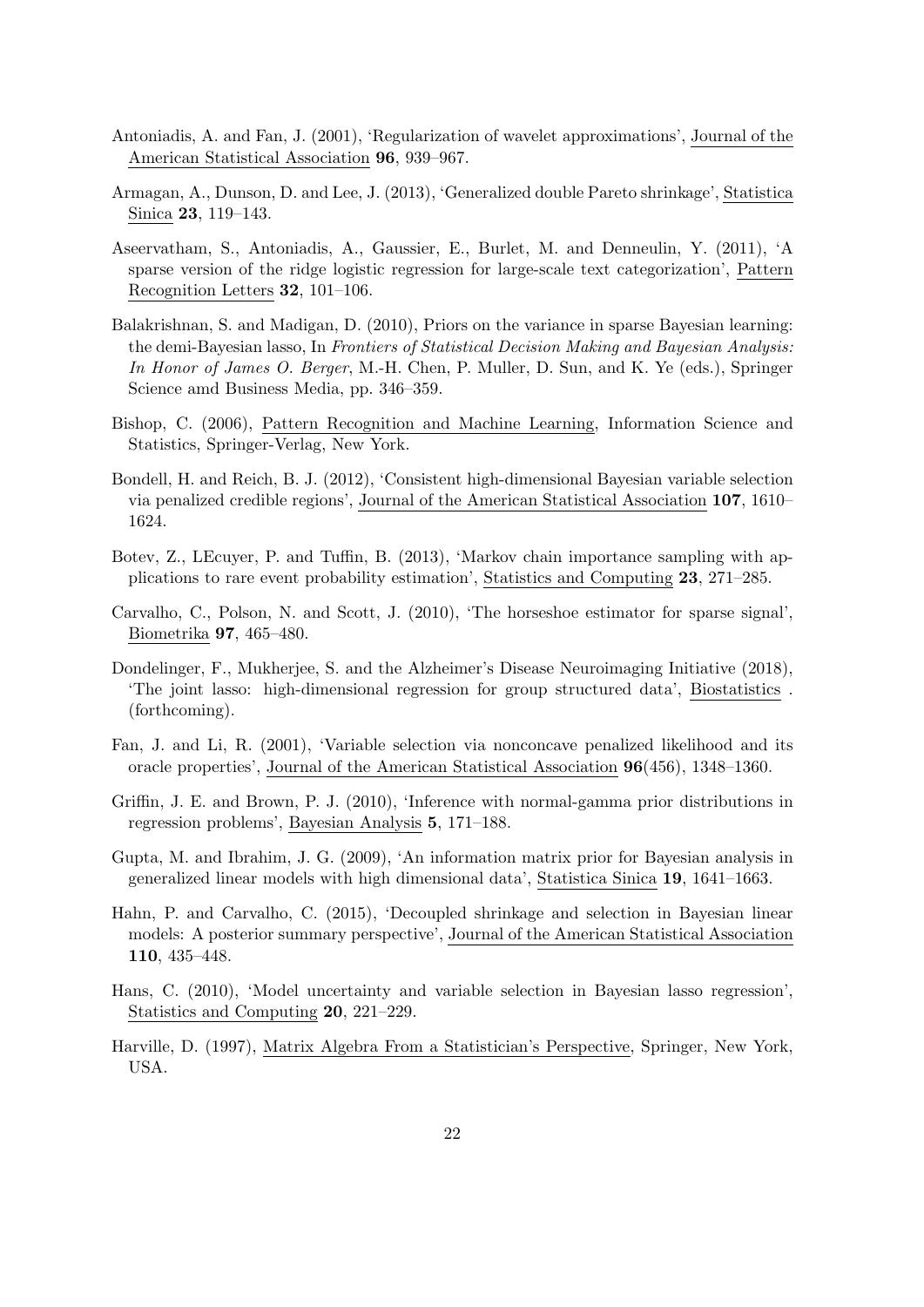- <span id="page-22-6"></span>Huang, J., Breheny, P. and Ma, S. (2012), 'A selective review of group selection in highdimensional models', Statistical Science 27, 481–499.
- <span id="page-22-3"></span>Kyung, M., Gill, J., Ghosh, M. and Casella, G. (2010), 'Penalized regression, standard errors, and Bayesian lassos', Bayesian Analysis 5, 369–412.
- <span id="page-22-9"></span>Lykou, A. and Ntzoufras, I. (2013), 'On Bayesian lasso variable selection and the specification of the shrinkage parameter', Statistics and Computing 23, 361–390.
- <span id="page-22-12"></span>Mackay, T., Richards, S., Stone, E., Barbadilla, A., Ayroles, J., Zhu, D. et al. (2012), 'The Drosophila melanogaster Genetic Reference Panel', Nature 482, 173–178.
- <span id="page-22-14"></span>Meijer, R. (2010), Efficient Approximate Leave-One-Out Cross-Validation for Ridge and Lasso, Master's thesis, Bioinformatics track, Delft University of Technology, available at [https://repository.tudelft.nl/islandora/object/uuid:](https://repository.tudelft.nl/islandora/object/uuid:d9b5456d-722a-401d-9f1a-c530c46d6491/datastream/OBJ/download.) [d9b5456d-722a-401d-9f1a-c530c46d6491/datastream/OBJ/download.](https://repository.tudelft.nl/islandora/object/uuid:d9b5456d-722a-401d-9f1a-c530c46d6491/datastream/OBJ/download.)
- <span id="page-22-13"></span>Mineo, A. (2003), 'On the estimation of the structure parameter of a normal distribution of order p', Statistica 63, 109–122.
- <span id="page-22-11"></span>Minka, T. (2001), 'Expectation Propagation for Approximate Bayesian Inference', in Proceedings of the Seventeenth Conference on Uncertainty in Artificial Intelligence , pp. 362–369.
- <span id="page-22-8"></span>Mueller, S., Weiner, M., Thal, L., Petersen, R., Jack, C., Jagust, W. et al. (2005), 'Ways toward an early diagnosis in Alzheimer's disease: the Alzheimer's Disease Neuroimaging Initiative (ADNI).', Alzheimer's and Dementia 1, 55–66.
- <span id="page-22-5"></span>Park, T. and Casella, G. (2008), 'The Bayesian lasso', Journal of the American Statistical Association 103, 681–686.
- <span id="page-22-10"></span>Perrakis, K., Ntzoufras, I. and Tsionas, E. (2014), 'On the use of marginal posteriors in marginal likelihood estimation via importance sampling', Computational Statistics and Data Analysis 77, 54–69.
- <span id="page-22-7"></span>Simon, N., Friedman, J., Hastie, T. and Tibshirani, R. (2013), 'A sparse-group lasso', Journal of Computational and Graphical Statistics 22, 231–245.
- <span id="page-22-0"></span>Tibshirani, R. (1996), 'Regression shrinkage and selection via the lasso', Journal of the Royal Statistical Society B 58, 267–288.
- <span id="page-22-1"></span>Tibshirani, R., Saunders, M., Rosset, S., Zhu, J. and Knight, K. (2005), 'Sparsity and smoothness via the fused lasso', Journal of the Royal Statistical Society B 67, 91–108.
- <span id="page-22-4"></span>Yuan, M. and Lin, Y. (2005), 'Efficient empirical Bayes variable selection and estimation in linear models', Journal of the American Statistical Association 100, 1215–1225.
- <span id="page-22-2"></span>Yuan, M. and Lin, Y. (2006), 'Model selection and estimation in regression with grouped variables', Journal of the Royal Statistical Society B 68, 49–67.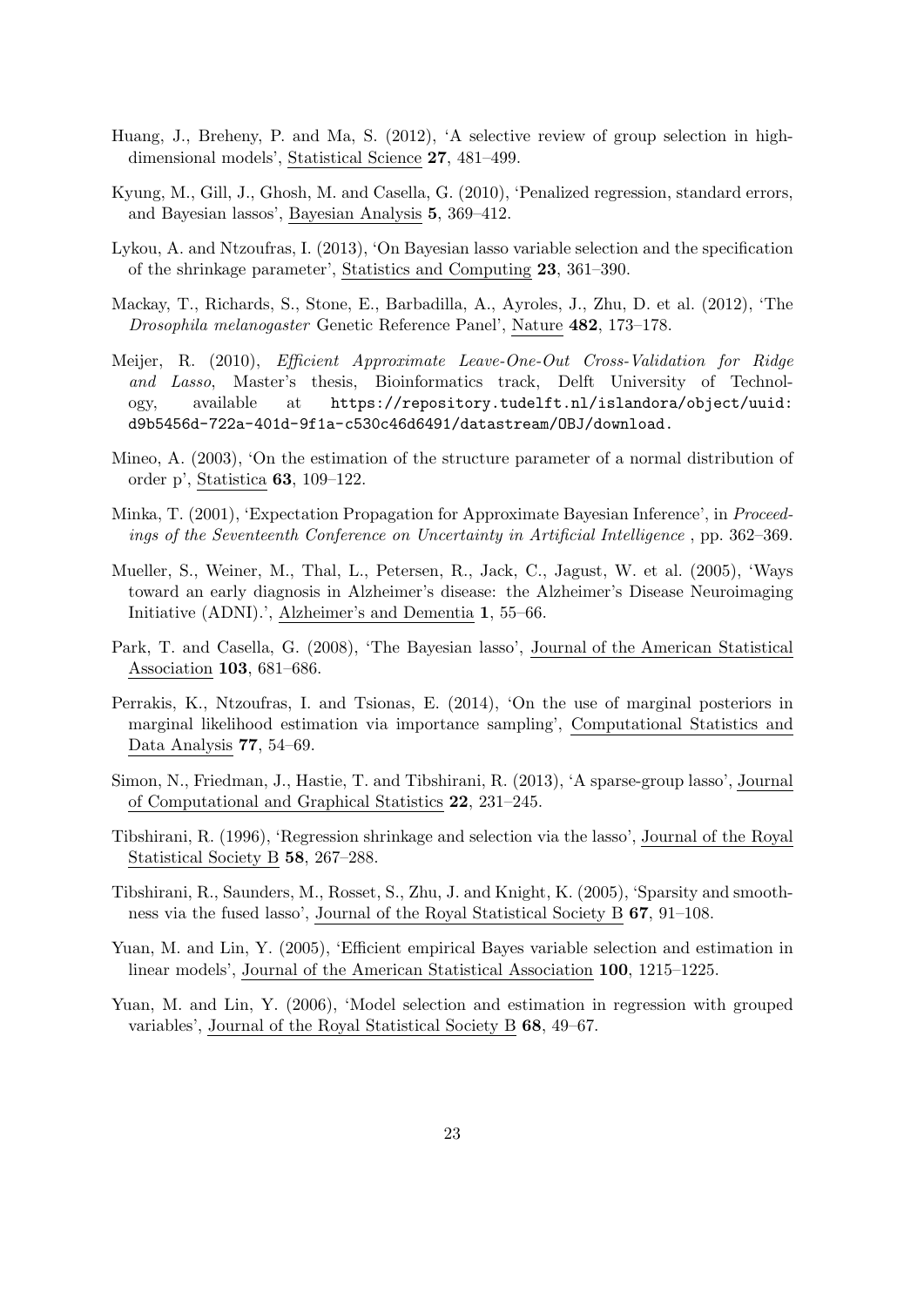- <span id="page-23-2"></span>Zellner, A. (1986), On assessing prior distributions and Bayesian regression analysis using g-prior distributions, in P. Goel and A. Zellner, eds, 'Bayesian Inference and Decision Techniques: Essays in Honor of Bruno de Finetti', North-Holland, Amsterdam, pp. 233– 243.
- <span id="page-23-1"></span>Zou, H. (2006), 'The adaptive lasso and its oracle properties', Journal of the American Statistical Association 101, 1418–1429.
- <span id="page-23-0"></span>Zou, J. and Hastie, T. (2005), 'Regularization and variable selection via the elastic net', Journal of the Royal Statistical Society Series B 67, 301–320.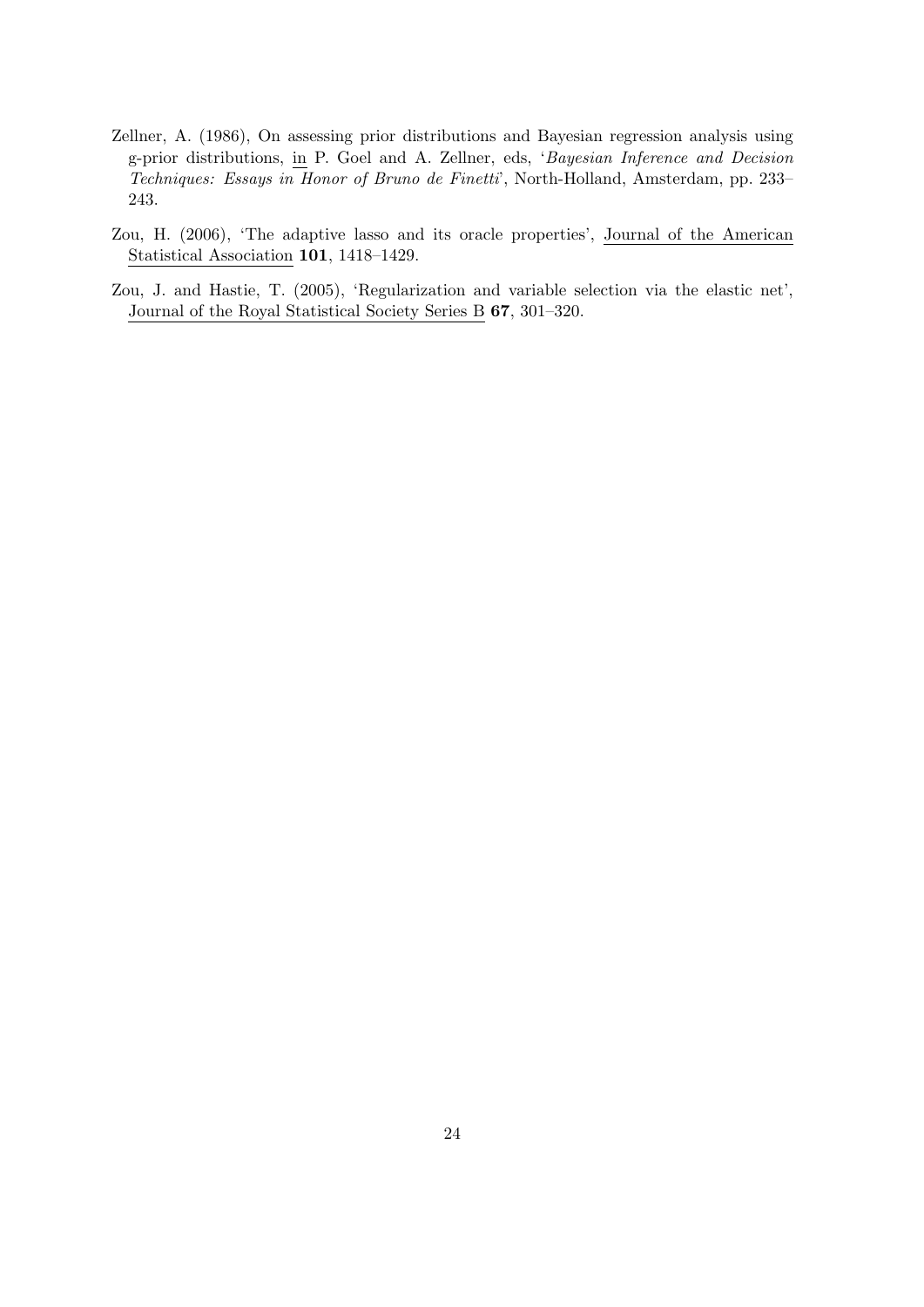# Appendices

# <span id="page-24-0"></span>A Computation of  $\Sigma_{\beta}$ ,  $\hat{\beta}$  and b

For the derivation of the posterior mode and covariance matrix in Eqs. [\(4\)](#page-3-1) and [\(7\)](#page-4-0), in the main paper, we use Woodbury's matrix identity [\(Harville,](#page-21-14) [1997,](#page-21-14) p.424). Specifically, we have that

<span id="page-24-1"></span>
$$
\Sigma_{\beta} = (\mathbf{\Lambda} + \mathbf{X}^{T} \mathbf{X})^{-1}
$$
  
=  $\mathbf{\Lambda}^{-1} - \mathbf{\Lambda}^{-1} \mathbf{X}^{T} (\mathbf{I}_{n} + \mathbf{X} \mathbf{\Lambda}^{-1} \mathbf{X}^{T})^{-1} \mathbf{X} \mathbf{\Lambda}^{-1}$   
=  $\mathbf{\Lambda}^{-1} [\mathbf{I}_{p} - \mathbf{X}^{T} (\mathbf{I}_{n} + \mathbf{X} \mathbf{\Lambda}^{-1} \mathbf{X}^{T})^{-1} \mathbf{X} \mathbf{\Lambda}^{-1}],$  (A.1)

so that

$$
\hat{\beta} = \Sigma_{\beta} \mathbf{X}^{T} \mathbf{y}
$$
\n
$$
= \mathbf{\Lambda}^{-1} [\mathbf{I}_{p} - \mathbf{X}^{T} (\mathbf{I}_{n} + \mathbf{X} \mathbf{\Lambda}^{-1} \mathbf{X}^{T})^{-1} \mathbf{X} \mathbf{\Lambda}^{-1}] \mathbf{X}^{T} \mathbf{y}
$$
\n
$$
= \mathbf{\Lambda}^{-1} [\mathbf{X}^{T} \mathbf{y} - \mathbf{X}^{T} (\mathbf{I}_{n} + \mathbf{X} \mathbf{\Lambda}^{-1} \mathbf{X}^{T})^{-1} \mathbf{X} \mathbf{\Lambda}^{-1} \mathbf{X}^{T} \mathbf{y}]
$$
\n
$$
= \mathbf{\Lambda}^{-1} \mathbf{X}^{T} [\mathbf{y} - (\mathbf{I}_{n} + \mathbf{X} \mathbf{\Lambda}^{-1} \mathbf{X}^{T})^{-1} \mathbf{X} \mathbf{\Lambda}^{-1} \mathbf{X}^{T} \mathbf{y}].
$$
\n(A.2)

For  $\Lambda$  as defined in Section 2.2 it holds that  $X\Lambda^{-1}X^T = \sum_{k=1}^K X^T$  $_{k=1}^K \lambda_k^{-1} \mathbf{X}_k \mathbf{X}_k^T = \mathbf{G}_{\boldsymbol{\lambda}}, \text{thus, leading}$ to  $(4)$  and  $(7)$ .

The scale parameter b of the posterior of  $\sigma^2$ , which is given in Eq. [\(9\)](#page-4-1), is derived as follows. From standard results on the conjugate normal linear model and  $(A.1)$ ,  $(A.2)$  we have that

<span id="page-24-3"></span><span id="page-24-2"></span>
$$
b = \frac{1}{2} (\mathbf{y}^T \mathbf{y} - \hat{\boldsymbol{\beta}}^T \mathbf{\Sigma}_{\hat{\boldsymbol{\beta}}}^{-1} \hat{\boldsymbol{\beta}})
$$
  
=  $\frac{1}{2} \mathbf{y}^T (\boldsymbol{I}_n - \mathbf{X} (\boldsymbol{\Lambda} + \mathbf{X}^T \mathbf{X})^{-1} \mathbf{X}^T) \mathbf{y}.$  (A.3)

Now  $\mathbf{H}_{\lambda} = \mathbf{X}(\Lambda + \mathbf{X}^T\mathbf{X})^{-1}\mathbf{X}^T$  is the "hat" matrix in ridge regression, note however it is not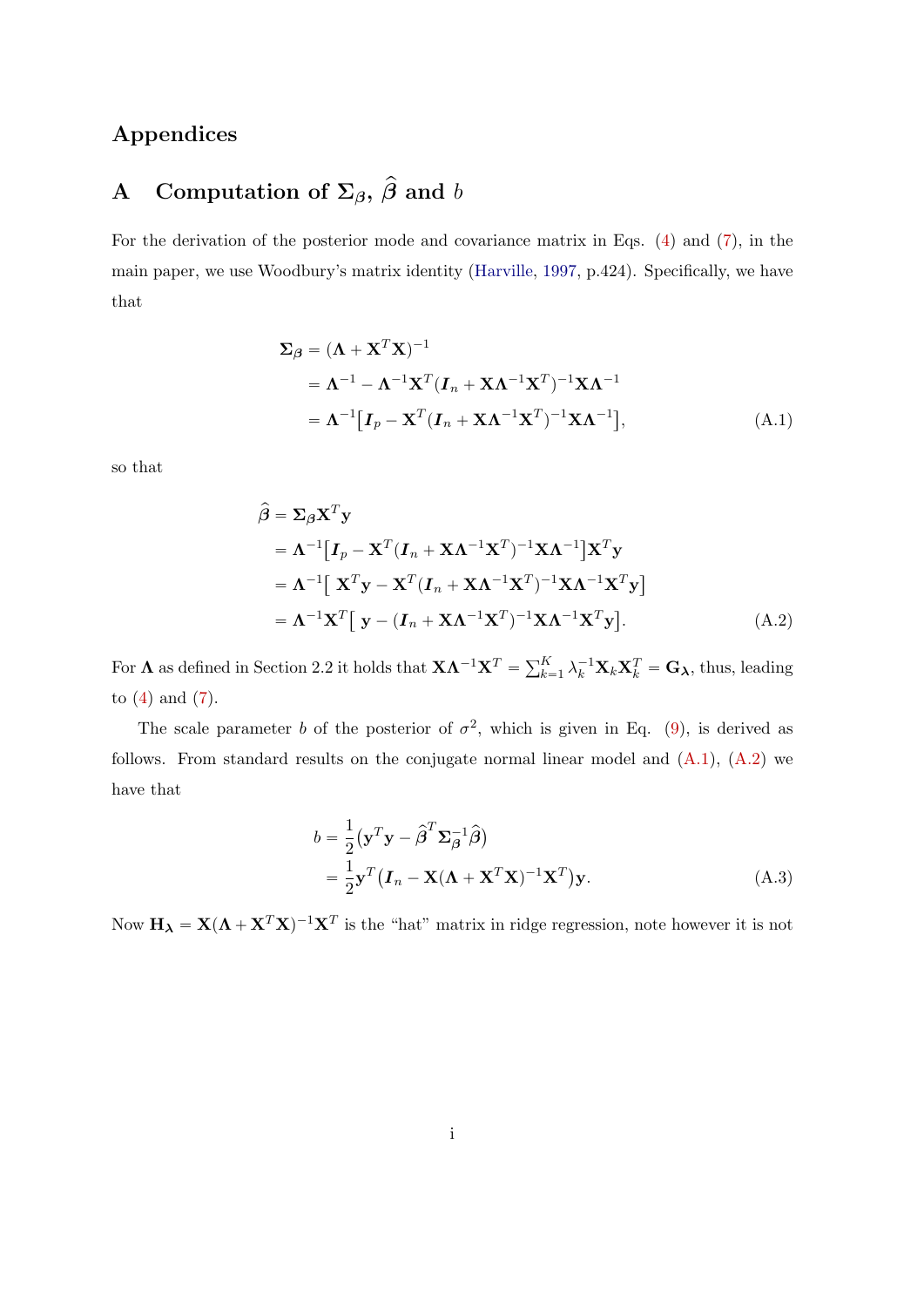idempotent  $(\mathbf{H}_{\lambda}^2 \neq \mathbf{H}_{\lambda})$ . From  $(A.1)$  we have

$$
\mathbf{H}_{\lambda} = \mathbf{X} \Big[ \mathbf{\Lambda}^{-1} - \mathbf{\Lambda}^{-1} \mathbf{X}^{T} (\mathbf{I}_{n} + \mathbf{X} \mathbf{\Lambda}^{-1} \mathbf{X}^{T})^{-1} \mathbf{X} \mathbf{\Lambda}^{-1} \Big] \mathbf{X}^{T}
$$
\n
$$
= \mathbf{X} \mathbf{\Lambda}^{-1} \mathbf{X}^{T} - \mathbf{X} \mathbf{\Lambda}^{-1} \mathbf{X}^{T} (\mathbf{I}_{n} + \mathbf{X} \mathbf{\Lambda}^{-1} \mathbf{X}^{T})^{-1} \mathbf{X} \mathbf{\Lambda}^{-1} \mathbf{X}^{T}
$$
\n
$$
= \mathbf{G}_{\lambda} - \mathbf{G}_{\lambda} (\mathbf{I}_{p} + \mathbf{G}_{\lambda})^{-1} \mathbf{G}_{\lambda}
$$
\n
$$
= \Big[ \mathbf{G}_{\lambda}^{-1} + \mathbf{G}_{\lambda}^{-1} \mathbf{G}_{\lambda} (\mathbf{I}_{n} + \mathbf{G}_{\lambda} - \mathbf{G}_{\lambda} \mathbf{G}_{\lambda}^{-1} \mathbf{G}_{\lambda})^{-1} \mathbf{G}_{\lambda} \mathbf{G}_{\lambda}^{-1} \Big]^{-1} \text{ (Woodbury identity)}
$$
\n
$$
= (\mathbf{G}_{\lambda}^{-1} + \mathbf{I}_{n})^{-1}
$$
\n
$$
= \mathbf{G}_{\lambda} (\mathbf{G}_{\lambda} + \mathbf{I}_{n})^{-1}.
$$

As a result

$$
I_n - \mathbf{H}_{\lambda} = I_n - \mathbf{G}_{\lambda} (\mathbf{G}_{\lambda} + I_n)^{-1}
$$
  
= 
$$
[I_n + \mathbf{G}_{\lambda} (\mathbf{G}_{\lambda} + I_n - \mathbf{G}_{\lambda})^{-1}]^{-1}
$$
 (Woodbury identity)  
= 
$$
(I_n + \mathbf{G}_{\lambda})^{-1}.
$$
 (A.4)

So from [\(A.4\)](#page-25-1), [\(A.3\)](#page-24-3) becomes  $b = y^T (I_n + G_\lambda)^{-1} y/2$  as presented in Eq. [\(9\)](#page-4-1) in the paper.

## <span id="page-25-0"></span>B The leave-one-out CV estimator

The leave-one-out CV estimates are obtained via

<span id="page-25-3"></span><span id="page-25-1"></span>
$$
\underset{\lambda}{\operatorname{argmin}} \text{RSS}_{\text{CV}} = \sum_{i=1}^{n} (y_i - \mathbf{x}_i^T \hat{\beta}_{\setminus i}(\lambda))^2.
$$
 (B.1)

Here  $\hat{\beta}_{\setminus i}(\theta)$  is the posterior mode from the regression of  $\mathbf{y}_{\setminus i}$  (y without the *i*-th element) on  $\mathbf{X}_{\setminus i}$  (**X** without the *i*-th row). For simplicity  $\hat{\beta}_{\setminus i} \equiv \hat{\beta}_{\setminus i}(\lambda)$  henceforth.

First, set  $\mathbf{A} = \mathbf{\Lambda} + \mathbf{X}^T \mathbf{X}$  and observe that

<span id="page-25-2"></span>
$$
(\mathbf{\Lambda} + \mathbf{X}_{\backslash i}^T \mathbf{X}_{\backslash i})^{-1} = (\mathbf{\Lambda} + \mathbf{X}^T \mathbf{X} - \mathbf{x}_i \mathbf{x}_i^T)^{-1}
$$
  
=  $(\mathbf{A} - \mathbf{x}_i \mathbf{x}_i^T)^{-1}$   
=  $\mathbf{A}^{-1} + \frac{\mathbf{A}^{-1} \mathbf{x}_i \mathbf{x}_i^T \mathbf{A}^{-1}}{1 - \mathbf{x}_i^T \mathbf{A}^{-1} \mathbf{x}_i}.$  (B.2)

For the transition from the second to the first line we used the Sherman-Morrison formula [\(Harville,](#page-21-14) [1997,](#page-21-14) p.424). Note that  $\mathbf{x}_i^T \mathbf{A}^{-1} \mathbf{x}_i = h_{ii}$ , i.e. the *i*-th element of the main diagonal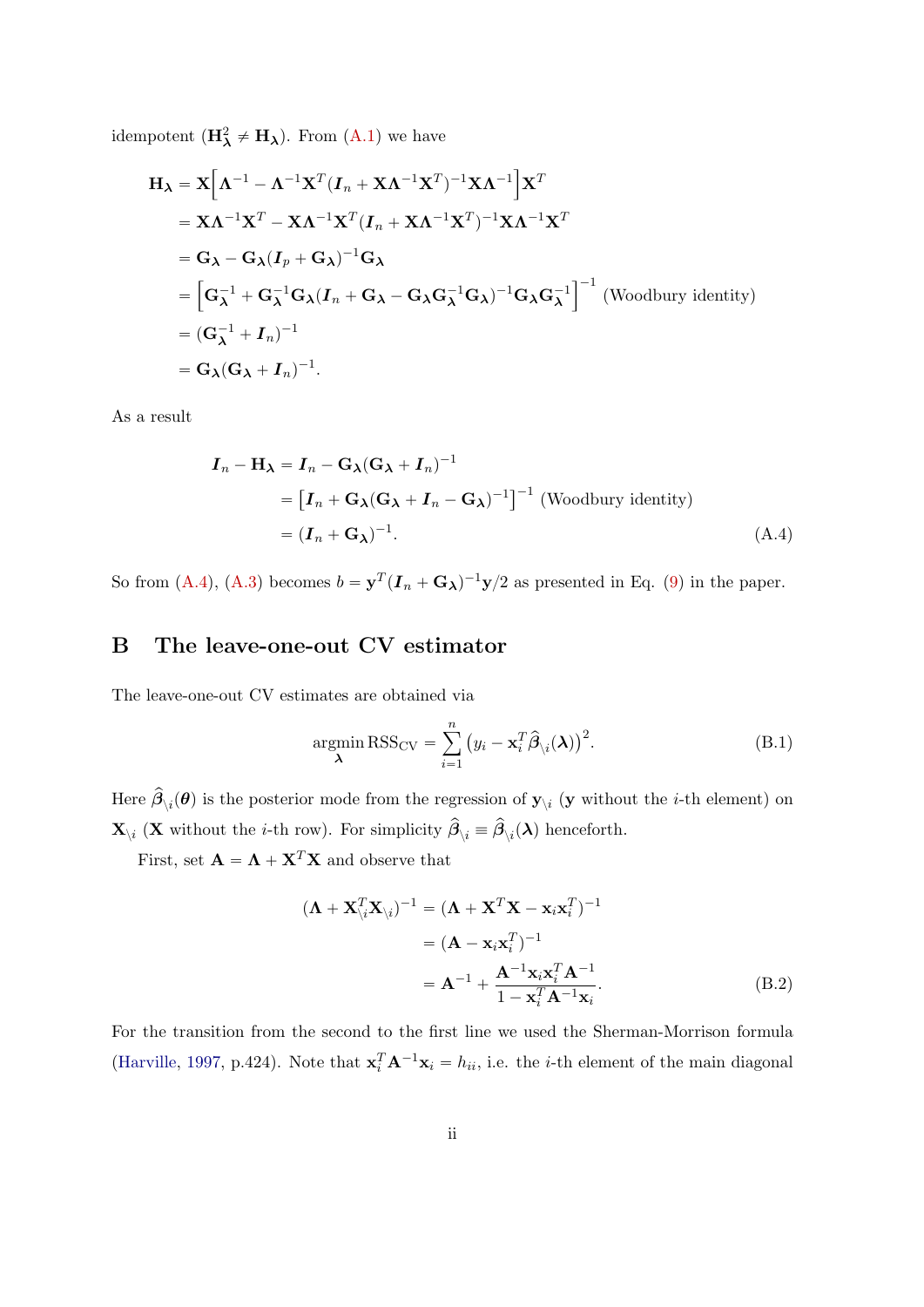of the hat matrix  $\mathbf{H}_{\boldsymbol{\lambda}} = \mathbf{X}(\boldsymbol{\Lambda} + \mathbf{X}^T\mathbf{X})^{-1}\mathbf{X}^T$ . Since  $\hat{\boldsymbol{\beta}}_{\backslash i} = (\boldsymbol{\Lambda} + \mathbf{X}_{\backslash i}^T\mathbf{X}_{\backslash i})^{-1}\mathbf{X}_{\backslash i}^T\mathbf{y}_{\backslash i} = (\boldsymbol{\Lambda} + \mathbf{X}_{\backslash i}^T\mathbf{X}_{\backslash i})^{-1}\mathbf{X}_{\backslash i}^T\mathbf{y}_{\backslash i}$  $\mathbf{X}_{\langle i}^T \mathbf{X}_{\langle i \rangle}$ <sup>-1</sup>( $\mathbf{X}^T \mathbf{y} - \mathbf{x}_i y_i$ ) from the result in [\(B.2\)](#page-25-2) we have

$$
\hat{\beta}_{\backslash i} = \mathbf{A}^{-1}(\mathbf{X}^{T}\mathbf{y} - \mathbf{x}_{i}y_{i}) + \frac{\mathbf{A}^{-1}\mathbf{x}_{i}\mathbf{x}_{i}^{T}\mathbf{A}^{-1}(\mathbf{X}^{T}\mathbf{y} - \mathbf{x}_{i}y_{i})}{1 - \mathbf{x}_{i}^{T}\mathbf{A}^{-1}\mathbf{x}_{i}} \n= \hat{\beta} - \frac{\mathbf{A}^{-1}\mathbf{x}_{i}y_{i}(1 - \mathbf{x}_{i}^{T}\mathbf{A}^{-1}\mathbf{x}_{i}) - \mathbf{A}^{-1}\mathbf{x}_{i}\mathbf{x}_{i}^{T}\mathbf{A}^{-1}(\mathbf{X}^{T}\mathbf{y} - \mathbf{x}_{i}y_{i})}{1 - \mathbf{x}_{i}^{T}\mathbf{A}^{-1}\mathbf{x}_{i}} \n= \hat{\beta} - \frac{\mathbf{A}^{-1}\mathbf{x}_{i}y_{i} - \mathbf{A}^{-1}\mathbf{x}_{i}y_{i}\mathbf{x}_{i}^{T}\mathbf{A}^{-1}\mathbf{x}_{i} - \mathbf{A}^{-1}\mathbf{x}_{i}\mathbf{x}_{i}^{T}\mathbf{A}^{-1}(\mathbf{X}^{T}\mathbf{y} - \mathbf{x}_{i}y_{i})}{1 - h_{ii}} \n= \hat{\beta} - \frac{\mathbf{A}^{-1}\mathbf{x}_{i}y_{i} - \mathbf{A}^{-1}\mathbf{x}_{i}\mathbf{x}_{i}^{T}\mathbf{A}^{-1}(\mathbf{x}_{i}y_{i} + \mathbf{X}^{T}\mathbf{y} - \mathbf{x}_{i}y_{i})}{1 - h_{ii}} \n= \hat{\beta} - \frac{\mathbf{A}^{-1}\mathbf{x}_{i}(y_{i} - \mathbf{x}_{i}^{T}\hat{\beta})}{1 - h_{ii}} \n= \hat{\beta} - \frac{\mathbf{A}^{-1}\mathbf{x}_{i}\hat{\epsilon}_{i}}{1 - h_{ii}}.
$$
\n(B.3)

Pluging in  $(B.3)$  in the quantity we wish to minimize in  $(B.1)$  we get

$$
\text{RSS}_{\text{CV}} = \sum_{i=1}^{n} \left( y_i - \mathbf{x}_i^T \hat{\boldsymbol{\beta}} + \frac{\mathbf{x}_i^T \mathbf{A}^{-1} \mathbf{x}_i \varepsilon_i}{1 - h_{ii}} \right)^2 = \sum_{i=1}^{n} \left( \varepsilon_i + \frac{h_{ii} \varepsilon_i}{1 - h_{ii}} \right)^2 = \sum_{i=1}^{n} \left( \frac{\varepsilon_i}{1 - h_{ii}} \right)^2.
$$

Switching to matrix notation we have

<span id="page-26-2"></span><span id="page-26-1"></span>
$$
RSS_{CV} = (\mathbf{y} - \hat{\mathbf{y}})^{T} \text{diag}(\mathbf{I}_{n} - \mathbf{H}_{\lambda})^{-2} (\mathbf{y} - \hat{\mathbf{y}})
$$
  
=  $\mathbf{y}^{T} (\mathbf{I}_{n} - \mathbf{H}_{\lambda}) \text{diag}(\mathbf{I}_{n} - \mathbf{H}_{\lambda})^{-2} (\mathbf{I}_{n} - \mathbf{H}_{\lambda}) \mathbf{y}.$  (B.4)

The derivation up to [\(B.4\)](#page-26-2) is as in [Meijer](#page-22-14) [\(2010\)](#page-22-14) who considers the OLS case. From [\(B.4\)](#page-26-2) and the result in  $(A.4)$  we obtain the simpler and faster solution that is used in Eq.  $(11)$  in the paper, i.e.  $RSS_{CV} = \mathbf{y}^T (\mathbf{I}_n + \mathbf{G}_{\lambda})^{-1}$  $\left[ \mathrm{diag}(\boldsymbol{I}_n + \mathbf{G}_{\boldsymbol{\lambda}})^{-1} \right]^{-2} (\boldsymbol{I}_n + \mathbf{G}_{\boldsymbol{\lambda}})^{-1} \mathbf{y}.$ 

## <span id="page-26-0"></span>C Derivation of the equivalent SSBR solution

Initially, it is straightforward to see that for  $\mathbf{M} = (\mathbf{I}_n + \mathbf{G}_{\boldsymbol{\lambda}})^{-\frac{1}{2}} \mathbf{X} \boldsymbol{\Lambda}^{-\frac{1}{2}}$  we have

<span id="page-26-3"></span>
$$
\Sigma_{\beta} = \Lambda^{-1} \big[ I_p - \mathbf{X}^T (I_n + \mathbf{G}_{\lambda})^{-1} \mathbf{X} \Lambda^{-1} \big] = \Lambda^{-\frac{1}{2}} (I_p - \mathbf{M}^T \mathbf{M}) \Lambda^{-\frac{1}{2}}.
$$
 (C.1)

Thus, we are interested in simplifying  $\Sigma_{\beta}^{-1} = \Lambda^{\frac{1}{2}} (I_p - M^T M)^{-1} \Lambda^{\frac{1}{2}}$  appearing in Eq. [\(16\)](#page-7-1) that gives the SSBR solution. Let the SVD of **M** be given by  $M = UDV^T$ , where  $U \in \mathbb{R}^{n \times n}$ ,  $\mathbf{D} \in \mathbb{R}^{n \times p}$  and  $\mathbf{V} = [\mathbf{V}_1 \ \mathbf{V}_2]$  with  $\mathbf{V}_1 \in \mathbb{R}^{p \times n}$  and  $\mathbf{V}_2 \in \mathbb{R}^{p \times (p-n)}$ . Since, U and V are unitary matrices we further have that

<span id="page-26-4"></span>
$$
(\boldsymbol{I}_p - \mathbf{M}^T \mathbf{M})^{-1} = \mathbf{V} (\boldsymbol{I}_p - \mathbf{D}^2)^{-1} \mathbf{V}^T.
$$
 (C.2)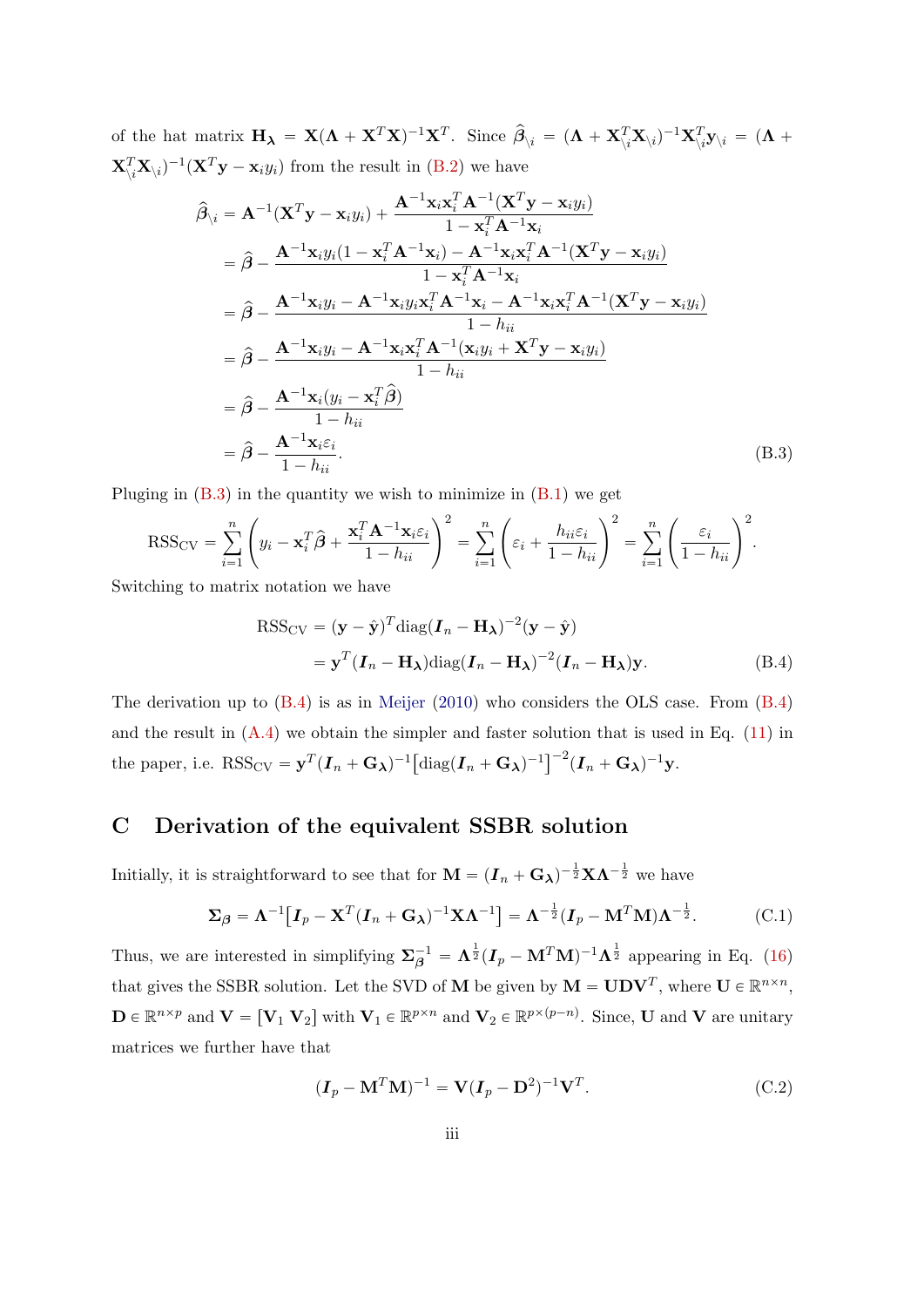Now observe that the upper left  $n \times n$  block of  $I_p - D^2$  is diagonal with elements the squares of the singular values, while its lower  $(p-n) \times (p-n)$  block is  $I_{p-n}$  and the rest of the matrix contains only zeros. Therefore we can write  $(I_p - D^2)^{-1} = I_p + \check{D}$ , with  $\check{D}$  having non-zero entries only along the diagonal of the top left  $n \times n$  block; these are given by  $\tilde{d}_i = d_i^2/(1 - d_i^2)$ for  $i = 1, \dots, n$ , where  $d_i$  is the *i*-th singular value of **M**. Let us denote this block by  $\tilde{\mathbf{D}} \in \mathbb{R}^{n \times n}$ , then we have

<span id="page-27-1"></span>
$$
\mathbf{V}(\mathbf{I}_p - \mathbf{D}^2)^{-1}\mathbf{V}^T = \mathbf{V}(\mathbf{I}_p + \check{\mathbf{D}})\mathbf{V}^T = \mathbf{I}_p + \mathbf{V}_1\tilde{\mathbf{D}}\mathbf{V}_1^T.
$$
 (C.3)

From [\(C.1\)](#page-26-3), [\(C.2\)](#page-26-4) and [\(C.3\)](#page-27-1) we get  $\Sigma_{\beta}^{-1} = \Lambda + \Lambda^{\frac{1}{2}} V_1 \tilde{D} V_1^T \Lambda^{\frac{1}{2}}$  and it becomes clear that

$$
(\hat{\boldsymbol{\beta}} - \boldsymbol{\gamma})^T \boldsymbol{\Sigma}_{\boldsymbol{\beta}}^{-1} (\hat{\boldsymbol{\beta}} - \boldsymbol{\gamma}) = (\hat{\boldsymbol{\beta}} - \boldsymbol{\gamma})^T \boldsymbol{\Lambda} (\hat{\boldsymbol{\beta}} - \boldsymbol{\gamma}) + (\hat{\boldsymbol{\beta}} - \boldsymbol{\gamma})^T \boldsymbol{\Lambda}^{\frac{1}{2}} \mathbf{V}_1 \tilde{\mathbf{D}} \mathbf{V}_1^T \boldsymbol{\Lambda}^{\frac{1}{2}} (\hat{\boldsymbol{\beta}} - \boldsymbol{\gamma})
$$

which explains the equivalence between Eqs.  $(16)$  and  $(17)$  in the main paper.

## <span id="page-27-0"></span>D The relaxed SSBR solution

Let  $f(\gamma_j) = \frac{c_{n,\lambda}}{2} (\hat{\beta}_j - \gamma_j)^2 v_i^{-1} + \alpha |\gamma_j|$ , with  $\hat{\beta}_j \neq 0$ , and let  $\hat{\gamma}_j = \operatorname{argmin}_{\gamma_j} f(\gamma_j)$  for  $j = 1, \ldots, p$ . It is straightforward to see that

For 
$$
\hat{\beta}_j > 0
$$
:  $\forall \gamma_j \geq 0, \quad f(\gamma_j) \leq f(-\gamma_j) \Rightarrow \hat{\gamma}_j \geq 0$  (D.1)

For 
$$
\hat{\beta}_j < 0
$$
:  $\forall \gamma_j \leq 0, \quad f(\gamma_j) \leq f(-\gamma_j) \Rightarrow \hat{\gamma}_j \leq 0$  (D.2)

From [\(D.1\)](#page-27-2) and [\(D.2\)](#page-27-3) we have that  $sign(\hat{\gamma}_j) = sign(\hat{\beta}_j)$ ,  $\forall \hat{\gamma}_j \neq 0$ . In addition for  $\gamma_j \neq 0$  $f'(\gamma_j) = (\gamma_j - \hat{\beta}_j)c_{n,\boldsymbol{\lambda}}v_j^{-1} + \text{sign}(\gamma_j)\alpha$ , therefore

<span id="page-27-3"></span><span id="page-27-2"></span>
$$
f'(\hat{\gamma}_j) = 0 \Leftrightarrow \hat{\gamma}_j = \hat{\beta}_j - \text{sign}(\hat{\gamma}_j) \frac{v_j}{c_{n,\lambda}} \alpha
$$
  

$$
\Leftrightarrow \hat{\gamma}_j = \hat{\beta}_j - \text{sign}(\hat{\beta}_j) \frac{v_j}{c_{n,\lambda}} \alpha.
$$
 (D.3)

Thus, when  $\hat{\beta}_j > 0$  from [\(D.1\)](#page-27-2) and [\(D.3\)](#page-27-4) we have that

<span id="page-27-4"></span>
$$
\hat{\gamma}_j = \begin{cases} \hat{\beta}_j - \frac{v_j}{c_{n,\lambda}} \alpha & , \text{ if } \hat{\beta}_j > \frac{v_j}{c_{n,\lambda}} \alpha, \\ 0 & , \text{ otherwise} \end{cases}
$$

and when  $\hat{\beta}_j < 0$  from [\(D.2\)](#page-27-3) and [\(D.3\)](#page-27-4) we have that \$

$$
\hat{\gamma}_j = \begin{cases} \hat{\beta}_j + \frac{v_j}{c_{n,\lambda}} \alpha & , \text{ if } \hat{\beta}_j < \frac{v_j}{c_{n,\lambda}} \alpha, \\ 0 & , \text{ otherwise.} \end{cases}
$$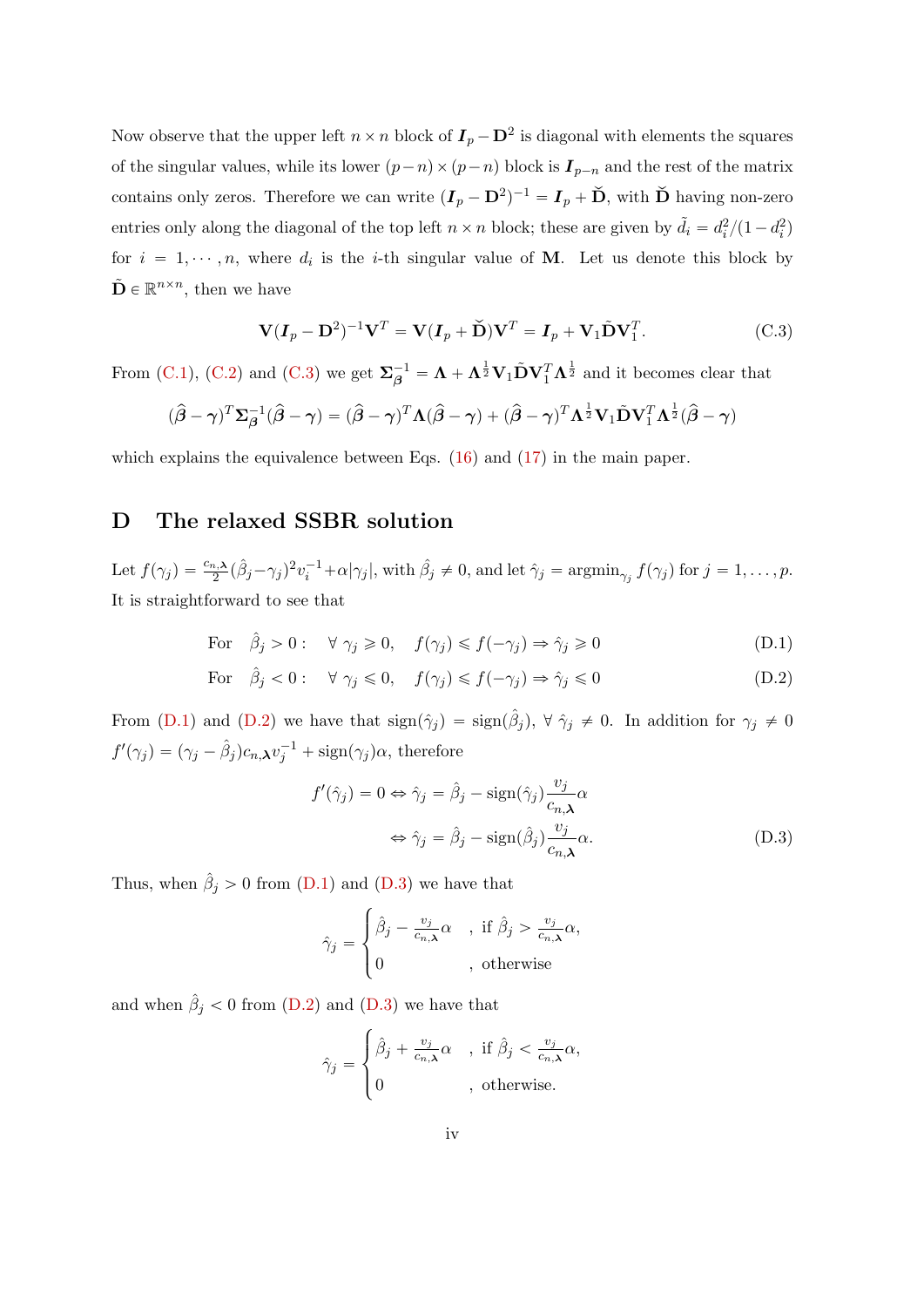Which concludes the proof. For  $c_{n,\lambda} = \frac{n}{q}$  $\frac{n}{q_{\lambda}}$  we obtain the solution in Eq. [\(19\)](#page-8-2) in the main paper.

## <span id="page-28-0"></span>E Further results from Section 4

Figures [E.1](#page-28-1) and [E.2](#page-29-0) show the predictive comparisons of SBR, SSBR and cSSBR under the CV and ML estimators, respectively, with ridge, lasso and elastic net (enet) for the various sparsity levels and sample sizes under consideration. The estimated  $-\log \hat{\lambda}$  under the CV and ML estimators in the low-correlation scenario are presented in Figure [E.3.](#page-30-0) Table [E.1](#page-31-0) summarizes the estimated sparsity leves from SSBR and cSSBR with CV and ML estimators, while Table [E.2](#page-31-1) shows the corresponding sparsity levels from lasso and enet.



<span id="page-28-1"></span>Figure E.1: Simulation study. Comparison of ridge, lasso and elastic net to SBR, SSBR and cSSBR methods under the CV estimator for the low correlation (top panels) and high correlation (bottom panels) scenarios. Each panel shows correlations between predictions and held-out test data at various training sample sizes and sparsity levels as indicated. Boxplots are over 50 sampled datasets. The total dimension  $p$  is over 100,000 with three (simulated) data sources (see text for details).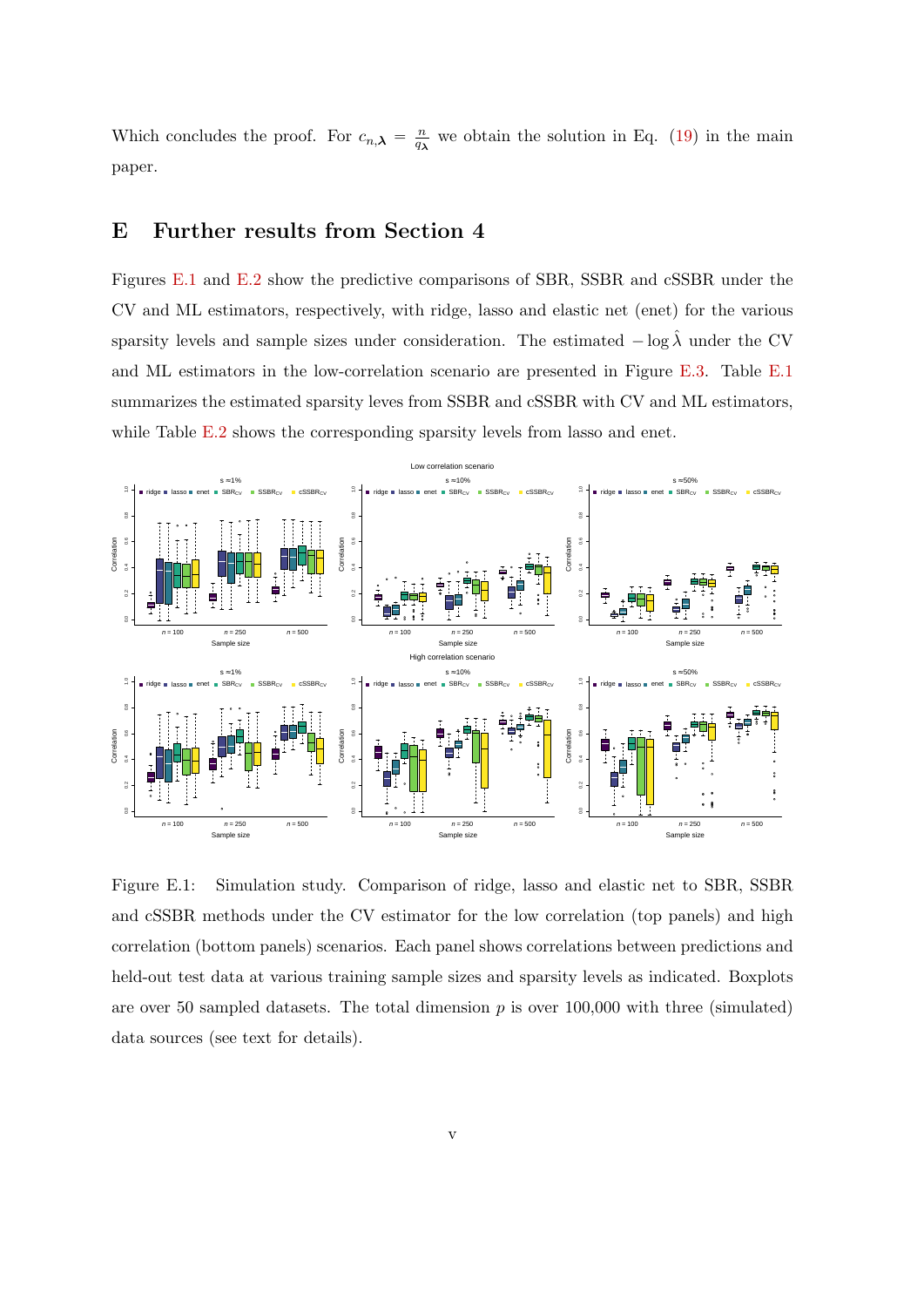

<span id="page-29-0"></span>Figure E.2: Simulation study. Comparison of ridge, lasso and elastic net to SBR, SSBR and cSSBR methods under the ML estimator for the low correlation (top panels) and high correlation (bottom panels) scenarios. Each panel shows correlations between predictions and held-out test data at various training sample sizes and sparsity levels as indicated. Boxplots are over 50 sampled datasets. The total dimension  $p$  is over 100,000 with three (simulated) data sources (see text for details).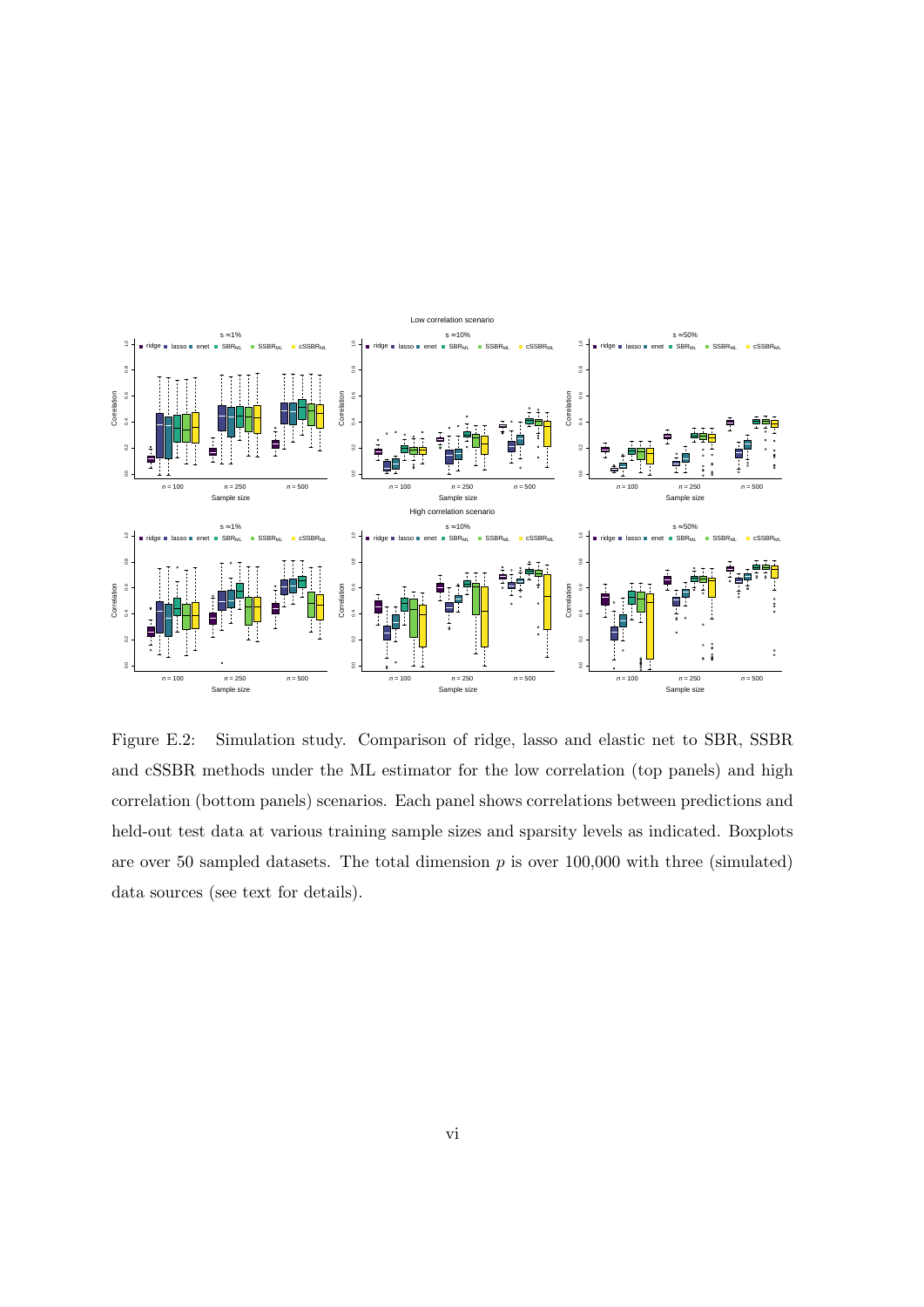

<span id="page-30-0"></span>Figure E.3: Simulation study, source-specific shrinkage levels. Boxplots showing sourcespecific  $-\log \hat{\lambda}$  values from SBR based on the CV and ML estimators in the low-correlation simulations under various levels of sparsity for  $n = 100$  (top row),  $n = 250$  (middle row) and  $n = 500$  (bottom row).